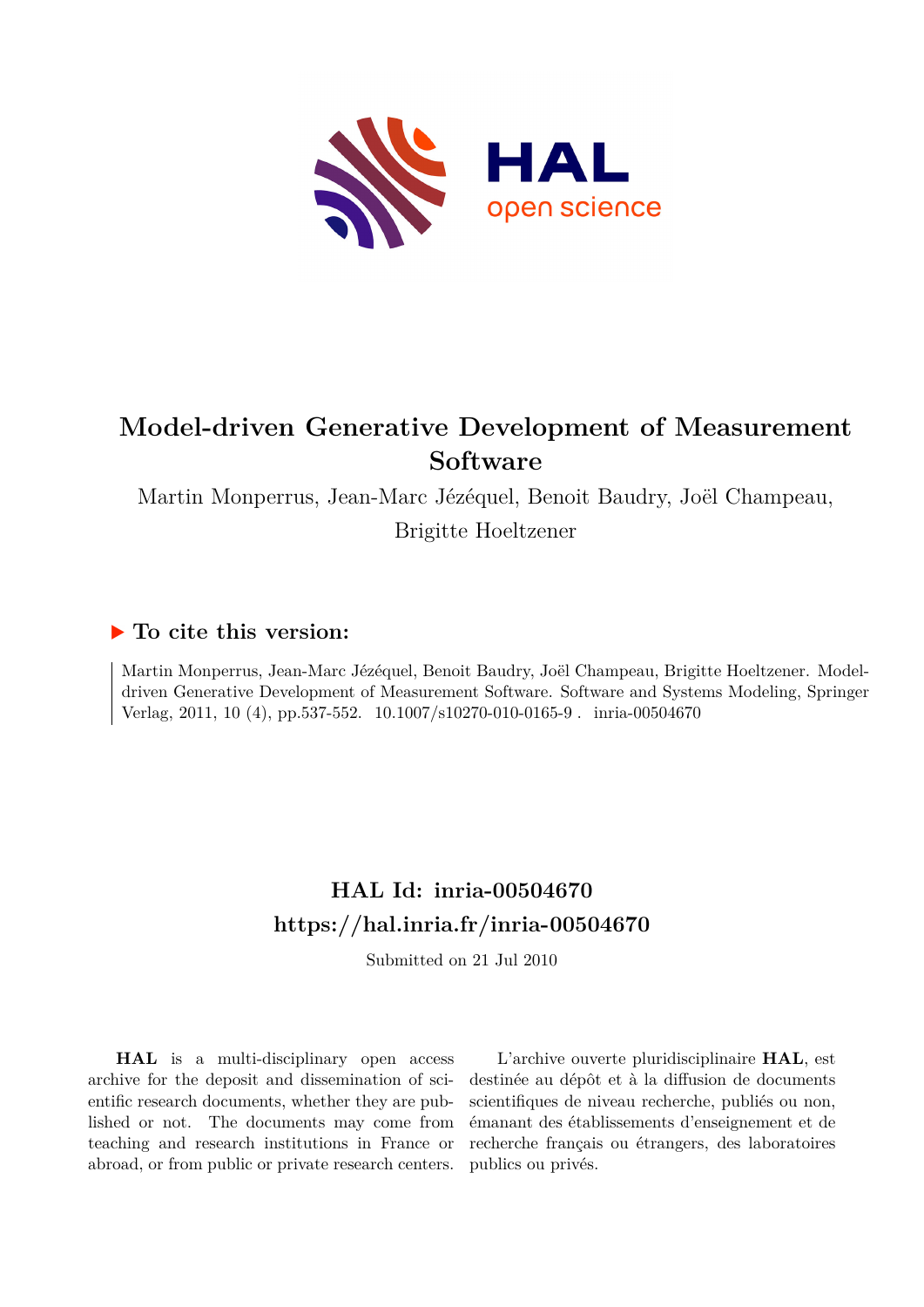# Model-driven Generative Development of Measurement Software

Martin Monperrus<sup>∗</sup> Jean-Marc Jézéquel<sup>†,‡</sup> Benoit Baudry<sup>‡</sup>

Joël Champeau<sup>§</sup> Brigitte Hoeltzener<sup>§</sup>

#### **Abstract**

Metrics offer a practical approach to evaluate properties of domain-specific models. However, it is costly to develop and maintain measurement software for each domain specific modeling language. In this paper, we present a model-driven and generative approach to measuring models. The approach is completely domain-independent and operationalized through a prototype that synthesizes a measurement infrastructure for a domain specific modeling language. This model-driven measurement approach is model-driven from two viewpoints: 1) it measures models of a domain specific modeling language; 2) it uses models as unique and consistent metric specifications, w.r.t. a metric specification metamodel which captures all the necessary concepts for model-driven specifications of metrics. The benefit from applying the approach is evaluated by four case studies. They indicate that this approach significantly eases the measurement activities of model-driven development processes.

## **1 Introduction**

Metrics offer a practical approach [25, 48] to evaluate non-functional properties of artifacts resulting from model-driven engineering (MDE) development processes. Ledeczi et al. showed [25], that a *use of the models is design-time diagnosability analysis to determine sensor coverage, size of ambiguity groups for various fault scenarios, timeliness of diagnosis results in the onboard system, and other relevant domain-specific metrics*. More recently, a similar point of view is expressed by Schmidt et al. [48]: *in the context of enterprise distributed real-time and embedded (DRE) systems, our system execution modeling (SEM) tools help developers, systems engineers, and end users discover, measure, and rectify integration and performance problems early in the system's life cycle*.

Contrary to general-purpose programming language measurement software, domain-specific measurement software is not big enough a niche market; that is to say there are no measurement software vendors for specific domains. Hence, companies most often have to fully support the development cost of the model measurement software. Similarly to measurement software packages for classical object-oriented programs [28], model measurement software is complex and costly. Indeed, it must address the following requirements: the automation of measurement, the integration into a modeling tool, the need for extensibility and tailoring, etc. In all, the order of magnitude of the cost of model measurement software is several man-months [28, 50].

Our goal is to address the cost of measurement software for models by providing a generative approach that can synthesize a measurement environment for most kinds of models. In other words, we would like to have a prototype that allows the generation of measurement software for UML models, for AADL models, for requirements models, etc.

<sup>∗</sup>Technische Universitat Darmstadt ¨

<sup>†</sup>University of Rennes

<sup>‡</sup> INRIA

<sup>§</sup>ENSIETA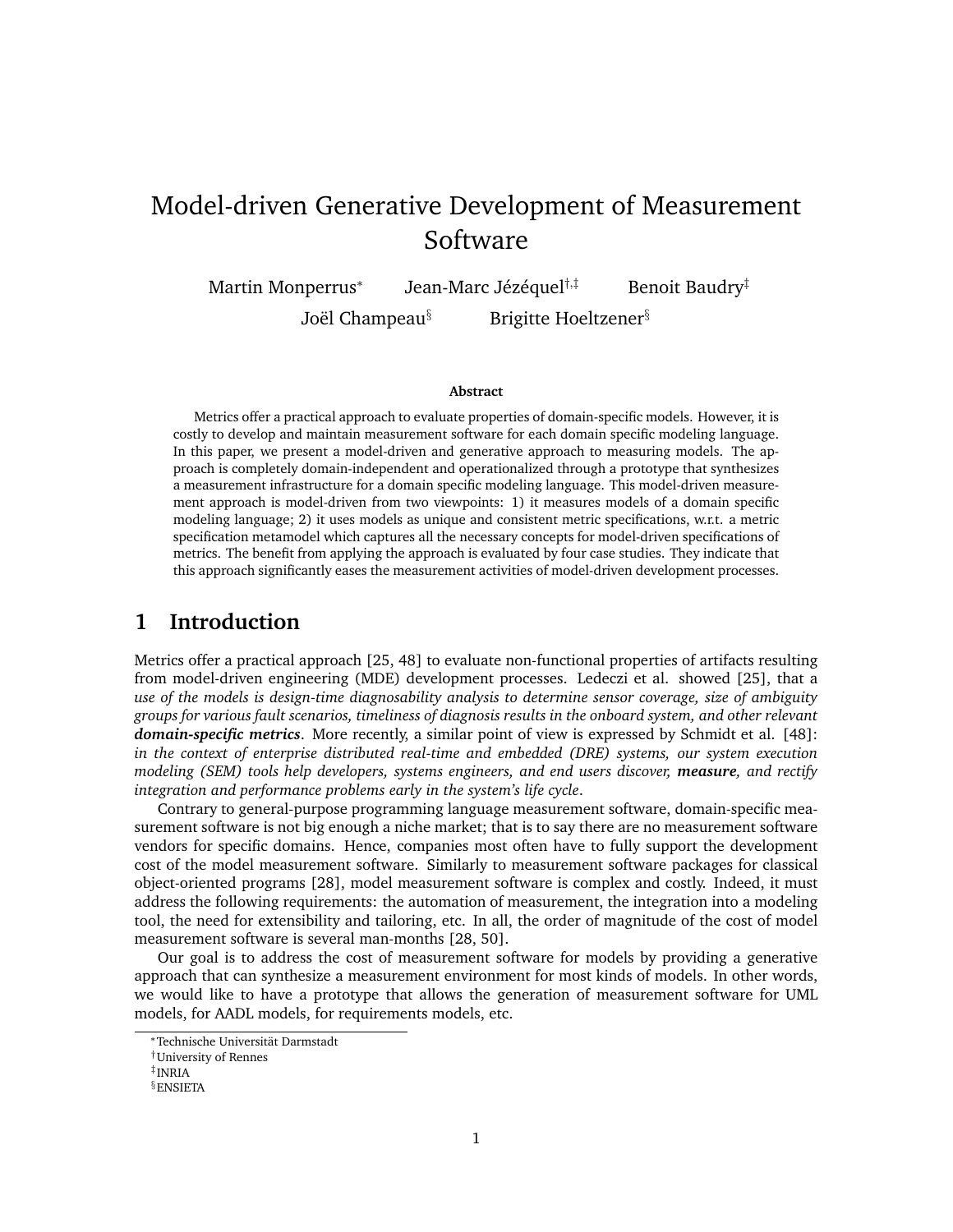Our proposal is to create a metric specification metamodel that captures important elements thta are required for the definition of metrics and that are independent of any particular domain. The definition of metrics for models consists in building metrics specifications that instantiate the metric specification metamodel. These specifications refer to elements of a domain metamodel and define metrics in a purely declarative form. We have developed a prototype that can analyze such specifications and generate an Eclipse plugin to compute metric values for an instance of the domain metamodel. The generated artifacts fully fulfill the requirements for measurement software presented above.

This whole approach is a model-driven measurement approach, called *MDM approach* in this paper. The approach offers a modeling language to declare metric specifications and add measurement capabilities to a DSML. This measurement approach is model-driven from two viewpoints: 1) it measures models involved in a model-driven development process; 2) it uses models as unique and consistent metric specifications, w.r.t the metric specification metamodel.

We evaluate the MDM approach with four application cases and a cross-domain analysis. The first application case is about the measurement of object-oriented software. It shows that the MDM approach is able to express existing software metrics and that it is productive from the viewpoint of a code size comparison. The second application case consists of measuring architectural models of embedded system. This application case uses the Architecture Analysis & Design Language (AADL) metamodel [47] and shows that a model-driven measurement approach is better than a documentcentric approach from the viewpoint of measurement. The third application case is in the domain of model-based requirements measurement. It shows that the MDM approach enables the unification and the computation of heterogeneous metrics in a single framework. The last application case discusses measurement for systems engineering in a real industrial context. It shows that the MDM approach enables engineers to obtain valuable metric values about the system being built.

Existing work goes in the same direction [31, 15, 18, 17, 50]. Compared to them, our contributions are: 1) our metric metamodel encompasses a bigger variety of metrics 2) all elements related to the metric specification are metamodeled, including predicates on model elements 3) our evaluation is larger in breadth: we apply the same approach and use the same measurement software generator to four orthogonal domains.

The remainder of this paper is organized as follows. In section 2, we present the concept of modeldriven measurement. Then, we present the metric specification metamodel in section 3. Application cases of the whole approach are presented in section 4. Section 5 discusses the quality of the approach. We finally discuss related works in section 6 and conclude.

### **2 How to Generate Measurement Software?**

The measurement approach presented in this paper is intended to be applied to models of a modeldriven engineering (MDE) software development i.e.; applied to models fully described by a metamodel, which is later called domain metamodel. Our intuition was [34] that it is possible to generate measurement software from an abstract and declarative specification of metrics. This abstract level for metrics can be defined by a metamodel as well. In other words, the measurement software is generated from a model of metric specifications.

Figure 1 presents our model-driven measurement approach as an UML activity diagram. The application of the MDM approach begins by considering a model space. This can be done in two ways. On the one hand, one can create a domain metamodel that exactly fits a given family of systems. On the other hand, one can choose an existing metamodel, for instance a standard one. Then, the MDM approach consists in specifying metrics as instances of a metric specification metamodel. This metric specification metamodel is the core of our contribution. It is presented in the next section. The metric metamodel is domain-independent i.e.; does not contain concepts specific to a domain. It only contains concepts related to metrics. The next step of the MDM approach is to identify the models that will be measured. It is possible to measure models created for other engineering activities (e.g.;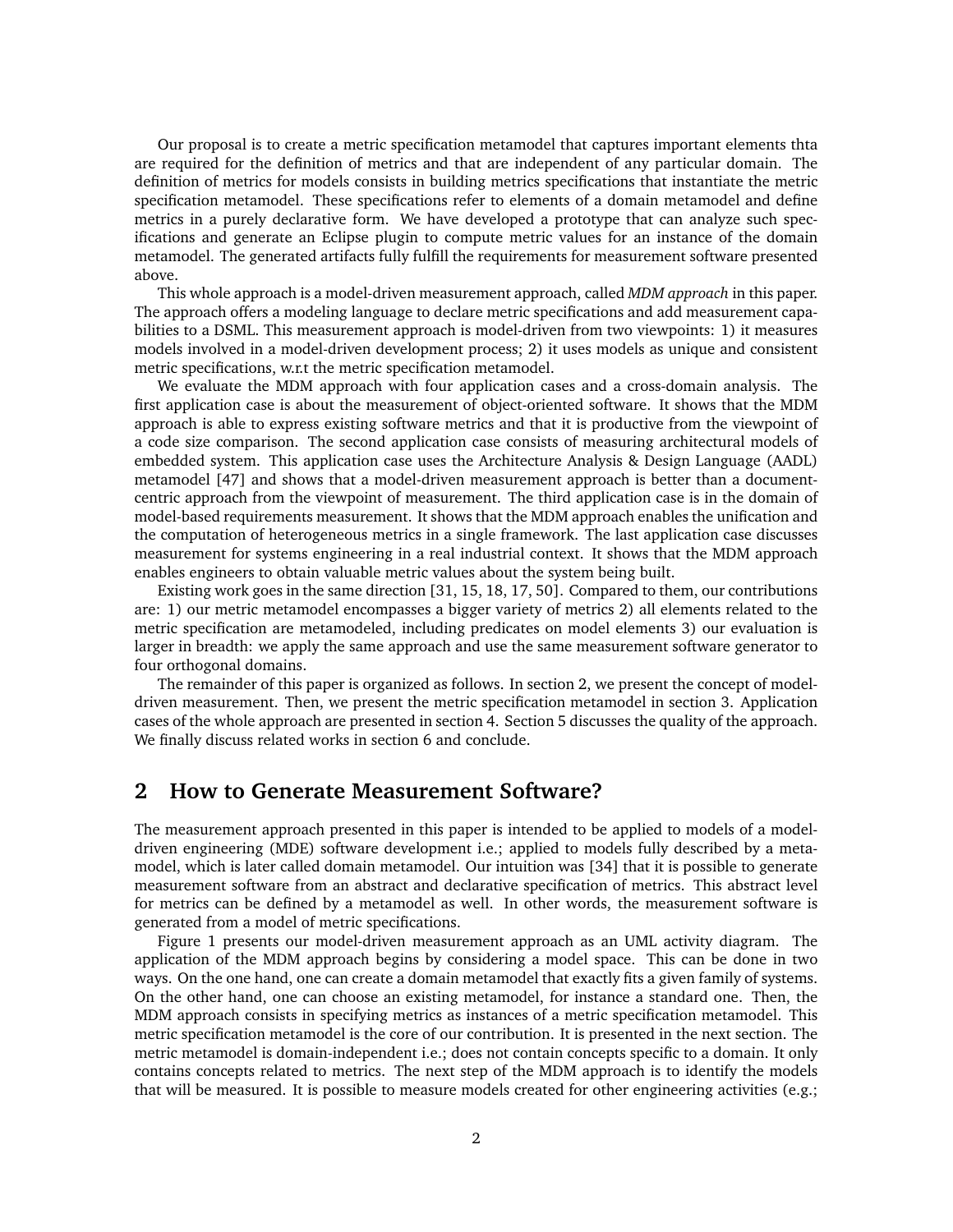

Figure 1: Model-driven measurement: actions and artifacts

simulation) or to create new domain models. Eventually, the MDM approach allows to really measure models by means of generative techniques described below.

Figure 1 also sums up the artifacts involved in the approach. The metric specification metamodel is the core artifact, it remains unmodified in whatever applications of the MDM approach. A set of metric specifications is an instance of the metric specification metamodel. A metric specification refers to concepts of the domain metamodel. Domain models are created conforming to the domain metamodel and can be measured thanks to the metric specifications $^1$ .

The MDM approach is a solution to the issue of the measurement software cost because all the models involved ground code generation. The metric specification metamodel is used to generate the metric specification editor. For this activity, the MDM approach is based on existing techniques [51, 24, 6]. The metric specification model is used to generate the measurement software itself. This generation activity is fully automated. The generator is implemented as methods of the metric specification metamodel. These methods output the corresponding Java code. To sum up, a metric specification model is taken as input to a generator which outputs a full-fledge measurement software integrated into the generated modeling environment. Hence, the MDM approach gives an enhanced modeling environment; where the enhancement consists of the measurement features.

To conclude this overview, the prototype that supports the MDM approach has been developed in the Eclipse<sup>2</sup> and EMF [6] world. Metric specifications and domain models are EMF models w.r.t an EMF metamodel. The prototype generates an Eclipse plugin directly from the metric specifications. This plugin is fully-functional software integrated into Eclipse.

## **3 The Metric Specification Metamodel**

The MDM approach consists in specifying metrics as an instance of a metric specification metamodel. The metamodel is a definition of the metric concepts. It grounds the complete generation of the measurement software from an instance of the metamodel, called a metric specification model. The concepts of the metric specification metamodel can be applied to any domain models. For instance, the same concept can be instantiated as a metric for implementation models, real-time models, software

 $1$ Note that domain models are not only created for measurement, but ground other engineering activities such as code generation, verification and validation, or model transformations.

<sup>2</sup>a generic development environment, see www.eclipse.org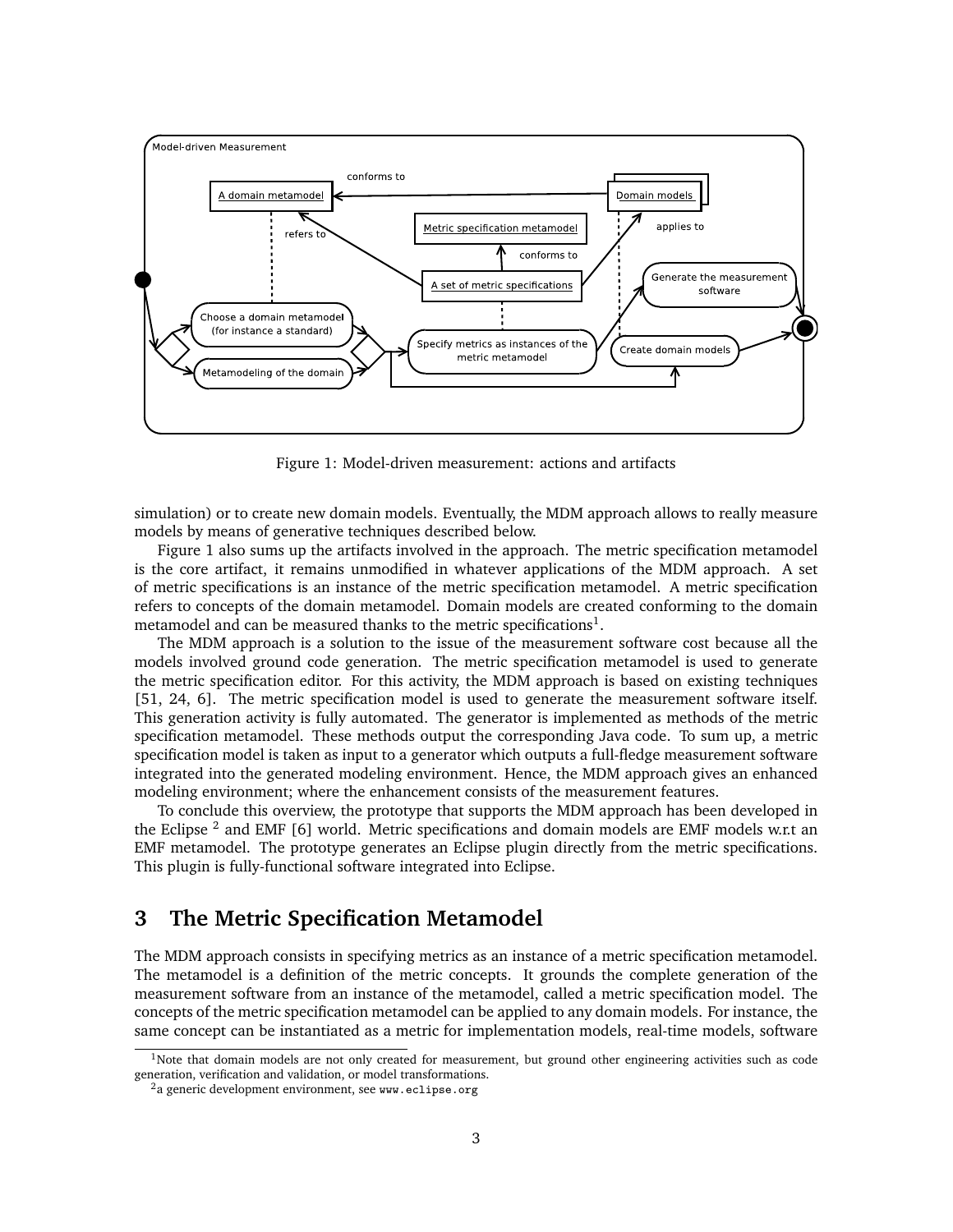

Figure 2: The domain metamodel used for demonstration purposes



Figure 3: The core of the metric specification metamodel

architecture models or requirements models. In that sense, our metric specification metamodel is domain-independent [36]. It has been built following a bottom-up approach: from existing metrics to concepts of the metamodel. Hence, all concepts are instantiated several times.

*Supporting example and syntax* The presentation of the metric specification metamodel<sup>3</sup> will be supported by several examples. The corresponding examples consist of instances of the metamodel. Illustrative metrics are for a simple domain metamodel for software architecture depicted in figure 2. In this domain metamodel, the concepts manipulated are Component and Interface, and their relationships. This example metamodel is presented for demonstration purposes only.

A proto-textual syntax is used to textually represent the metrics, because a XMI-based model is not readable. Since our approach is model-driven, the most important artifacts remains the metamodel and its conforming models. That's why we use a *proto-*syntax and do not further define and discuss it. However, for sake of understandability, we tried to define an intuitive one, with explicit cognitive links between keywords and the metric specification metamodel.

Figure 3 presents the classes that structure the metric specification metamodel. A class *Metric-SpecificationSet* is the root element. It contains several *MetricSpecification*. A *MetricSpecificationSet* represents a set of domain metrics collected by a domain expert. They can come from the literature, existing tools, company quality plans, expert know-how.

A *MetricSpecificationSet* refers to a domain metamodel (attribute *metamodelURI*), and to a *ComputationStrategy*. A computation strategy defines which parts of the domain model are measured. This can be a file, a predefined list of model elements or a transitive closure on all model elements. *ComputationStrategy* is placed at the level of the *MetricSpecificationSet*, and not at the level of *MetricSpecification*, because it defines the scope of measurement only, independently of the metric specifications.

<sup>&</sup>lt;sup>3</sup>Note that the concepts of the metric specification metamodel will be further called classes.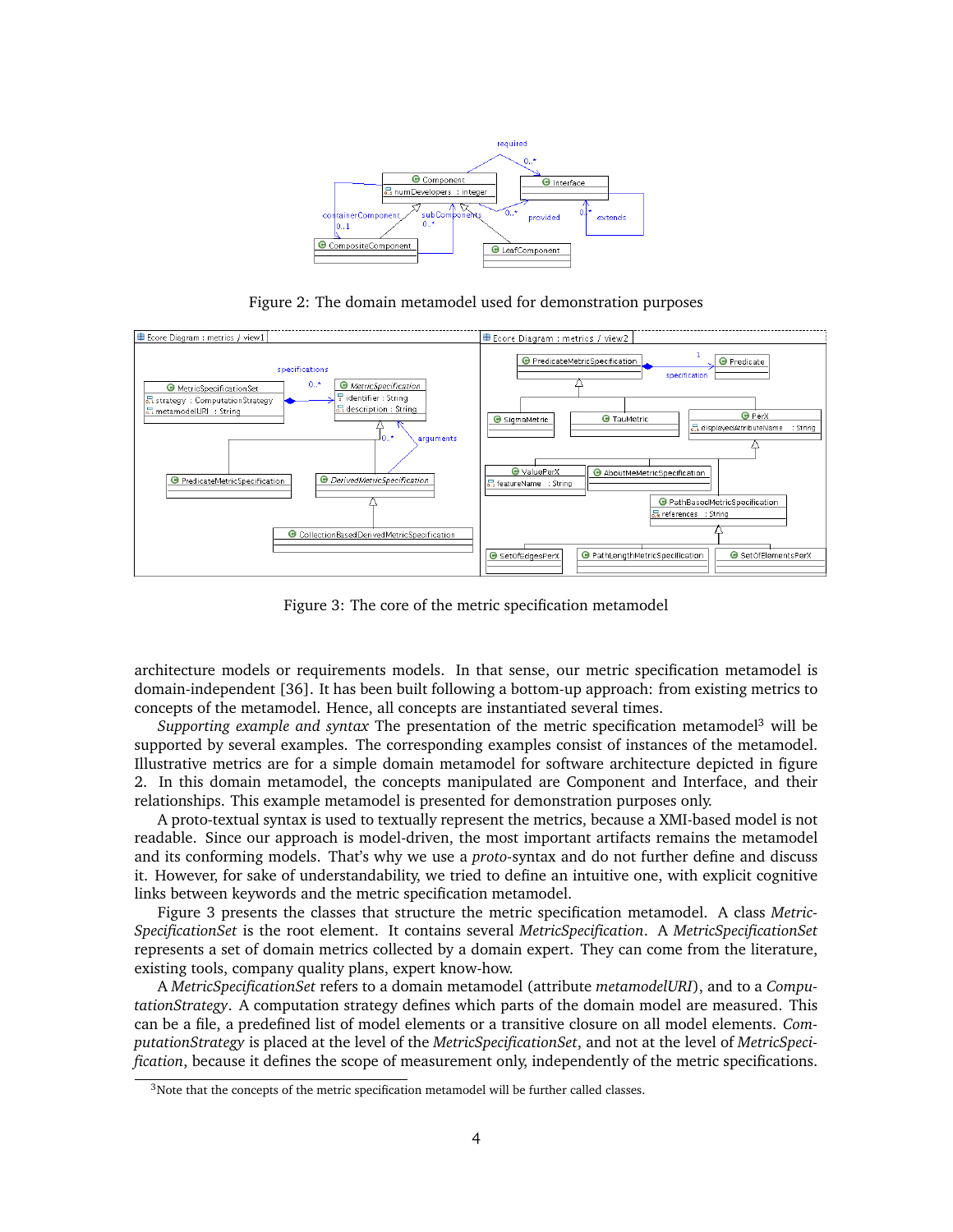A *MetricSpecification* is an abstract class that defines an atomic metric specification. Note that we use *MetricSpecification* and not Metric alone, to be able to differentiate a metric specification from a metric value. The modeling of measurement results i.e; metric values and their interpretation, is outside the scope of this metamodel. A *MetricSpecification* is sub-classed. The *DerivedMetricSpecification* class is used for metrics that are calculated in terms of other metrics, for instance arithmetic based metrics (e.g.; addition): the sub-classes of *DerivedMetricSpecification* are used to express complex metric formula. *CollectionBasedDerivedMetricSpecification* is the class that handles higher order metrics, mainly statistical operators, based on a set of metric values. Its subclasses are *Sum, Average, Median, Stddev* which are not represented in figure 3. The last subclass of *MetricSpecification* is *PredicateMetricSpecification*.

A *PredicateMetricSpecification* is an abstract class that contains a predicate. A predicate is a function from the set of model elements to the truth values. Predicate-related classes are presented later. Predicates are an important part of a metric specification since they precisely define the considered model elements for a given metric specification. We now consider the concrete classes that can be instantiated. The right part of figure 3 shows the classes that are instantiated as a metric specification for a given domain metamodel.

A *SigmaMetric* metric specification is the count of model elements that satisfy a predicate. The predicate can be as complex as needed. Similarly, the *TauMetric* is the count of model links; i.e. a link between two model elements. In this case, one has to specify the considered reference and if necessary, predicates for the link root and the link target. In the listing below, two instances of these classes considering the example domain metamodel of figure 2 are presented. A metric specification starts with the declaration of its type, a mandatory identifier, and an optional textual description. Then, there is the declarative part of the metric. For instance, a *SigmaMetric* declares a predicate and a *TauMetric* a reference name. Note that the predicate elements will be presented later.

```
metric SigmaMetric NOCompComp is
  description "too complex components"
  elements satisfy " this . isInstance ( CompositeComponent )
          and this required > 10
          and this.provided > 10
          and this.subComponents > 5"
endmetric
metric TauMetric NODeComp is
  description " The number of decomposition "
  link is " CompositeComponent : subComponent "
endmetric
```
The *PerX* class is an abstract class to specify metrics that are related to a given model element. For all selected model elements by a predicate, a value is returned. Hence, the measurement of a domain model thanks to a *PerX* metric specification does not return one unique value but several values (one per X, part of the selected model elements). The subclasses of *PerX* can be considered per se, or be given as input to a *CollectionBased* metric specification presented above, for instance the statistical operator average.

A *ValuePerX* metric specification represents metrics that can be obtained by considering only the model element satisfying a predicate. The *ValuePerX* class is abstract. It is sub-classed as *AttributeValuePerX*, *MultiplicityPerX*. An *AttributeValuePerX* is a metric whose value is directly given by an attribute of the model element. A *MultiplicityPerX* metric is directly given by the actual multiplicity of a reference. Let us now consider two instances of these classes.

```
metric AttributeValuePerX NODev is
  description " The number of developers per component "
  elements satisfy " this . isInstance ( Component )"
  value is " this . numDevelopers "
endmetric
metric AverageMetric ANORI is
  description " The average number of required
              interfaces per component "
  input metric MultiplicityPerX is
    elements satisfy " this . isInstance ( Component )"
```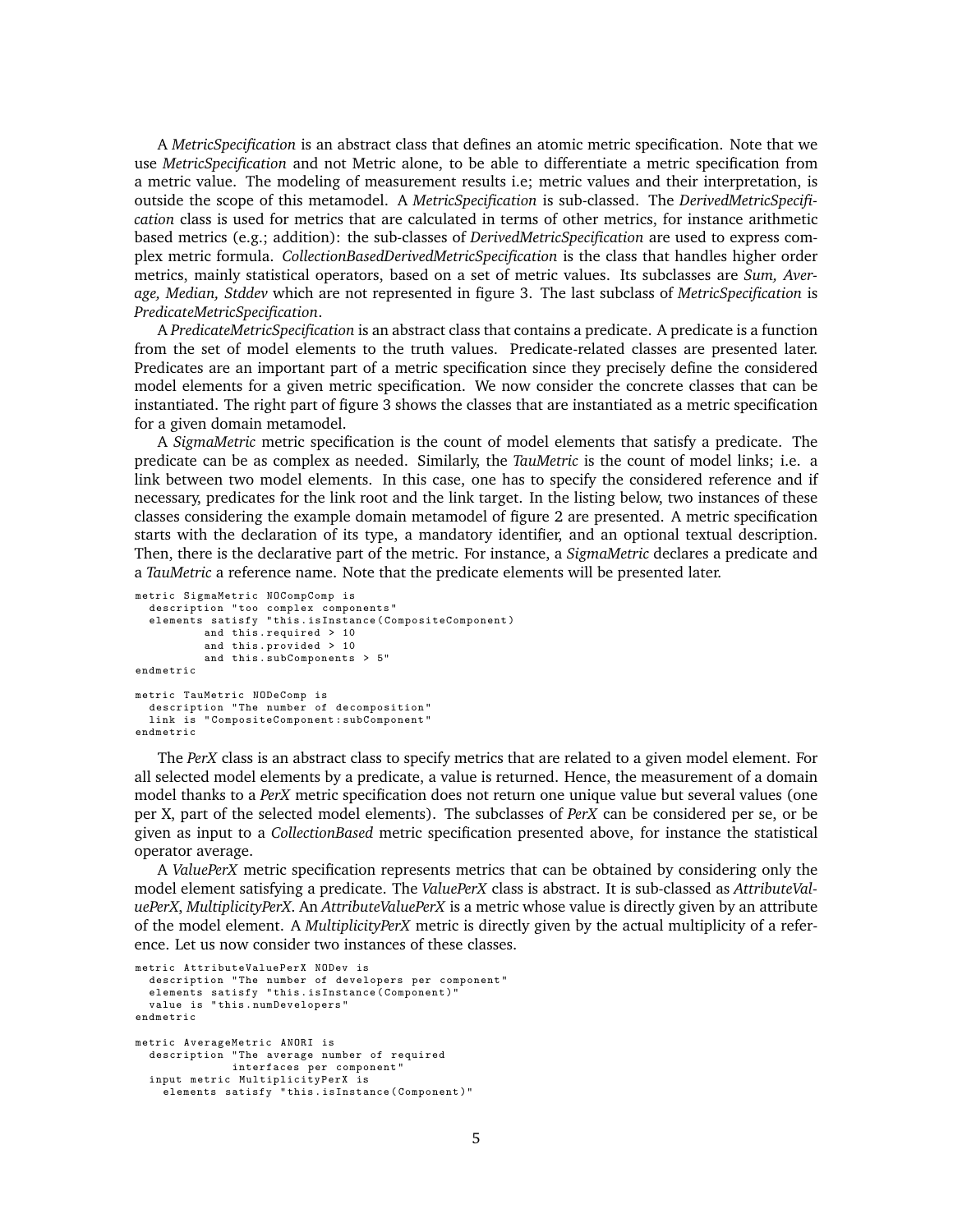

Figure 4: Predicates in the metric specification metamodel

```
multiplicity of " this . required "
  endmetric
endmetric
```
A *SetOfElementsPerX* metric specification is the number of model elements obtained after performing a transitive closure. The *SetOfEdgesPerX* class is similar to the *SetOfElementsPerX* class, except that it counts the number of edges considered during the transitive closure.

A *AboutMeMetricSpecification* is a metric that considers a given object as primary variable. An *AboutMeMetricSpecification* contains internal metrics which can refer to a new variable *me*. When the metric is evaluated, for each selected element *AboutMeMetricSpecification*, internal metrics are evaluated by replacing the *me* by the selected element.

A *PathLengthMetricSpecification* is the maximum path length of a set of path starting from a root model element to other model elements. *PathLengthMetricSpecification* class is used to specify metrics that are based on a domain distance. Let us now consider instance examples of these metrics.

```
metric SetOfElementsPerX NOIT is
  description " The number of interfaces
             involved per component "
  -- we first select Components
  x satisfy " this . isInstance ( Component )"
  -- we then compute the transitive closure
  -- of model elements linked with "required, provided, extends"
  references followed " required , provided , extends "
   -- and we count in this set the elements that are Interfaces
  elements satisfy " this . isInstance ( Interface )"
endmetric
metric AboutMeMetricSpecification COUPLING is
  description " coupling to this interface
  elements satisfy " this . isInstance ( Interface )"
  internal metric spec is
   metric SigmaMetric COUPLING_ is
    description " used for COUPLING "
    elements satisfy "this.provided == __me__
                    or this . required == __me__ "
   endmetric
endmetric
metric PathLengthMetricSpecification DD is
  description " Depth in decomposition "
  x satisfy " this . isInstance ( LeafComponent )"
  references followed " containerComponent "
endmetric
```
Metric specifications heavily rely on predicate. We now present the definition of predicates in the metamodel. This presentation is supported by figure 4.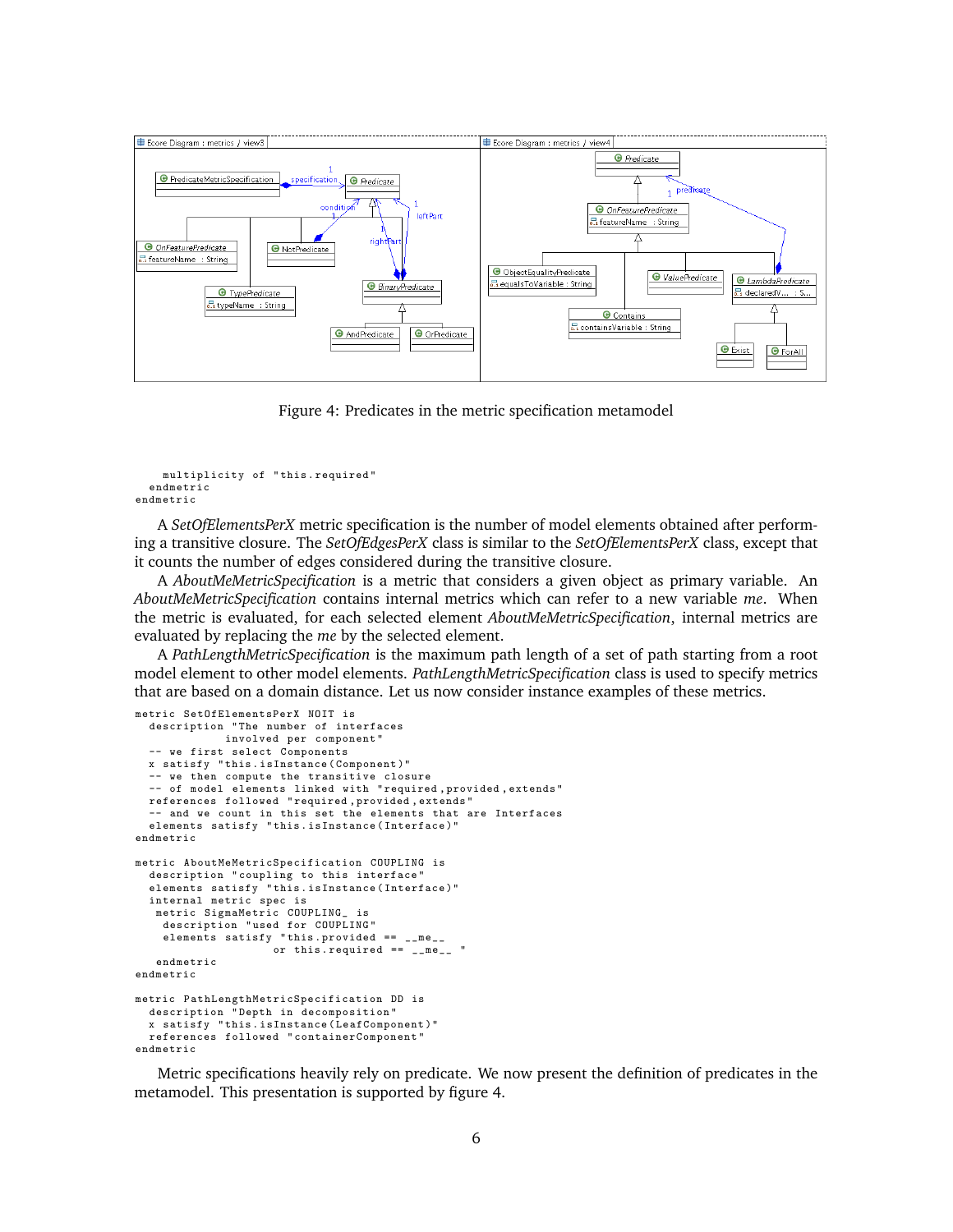A predicate can be composed of an arbitrary number of sub-predicates, in the same manner as a boolean function. Therefore, the metamodel contains the *AndPredicate*, *OrPredicate*, and *NotPredicate*. There are also classes that handle tests on the type of the model element. They are subclasses of the *TypePredicate* class. *IsInstance* tests the meta-class of a model element; *IsDirectInstance* tests the metaclass or one of its super-classes. The remaining class *OnFeaturePredicate* handles tests on features of a given model element. In this context, a feature means an attribute (e.g. a string "foo"), or a reference to another model element. *OnFeaturePredicate* class is further presented in the next paragraph.

The right part of figure 4 shows what the possible tests on a given feature are. *ObjectEqualityPredicate* enables us to test whether a reference points to a model element referred by a variable. *ValuePredicate* enables us to test the value of an attribute (e.g. a boolean equals to "false" or an integer equals to "13"). *LambdaPredicate* enables us to apply a predicate to all elements of a collection. It is sub-classed as *Exists* and *ForAll* to express first-order logic quantifiers. For sake of space, the following predicates do not appear on the figure. *Contains* enables us to test if a collection contains a model element referred by a variable. *MultiplicityPredicate* (not on the figure) enables us to test the actual size of a collection.

We have presented in this section the backbone of our model-driven measurement approach: the metric specification metamodel. An instance of this metamodel is a set of metric specifications formalized enough to generate the complete measurement software implementation.

# **4 Evaluation: Application Cases**

In this section we present the application of the MDM approach into different contexts. For each application case, we present: 1) the motivation for measuring 2) the domain metamodel and 3) the metrics and the corresponding specifications w.r.t the metric specification metamodel. This section presents the facts that will be further analyzed in section 5.

### **4.1 Measurement of Java Programs**

**Motivation** There is a large body of literature on software metrics. For instance, measuring software is helpful to predict defects [40], or to assess maintainability [8]. However, the design and implementation of measurement software is not an easy task [28]. If it is possible to consider classical software as models conforming to metamodels, the MDM approach could simply the measurement software.

**Metamodel** We have used the *SpoonEMF*<sup>4</sup> tool to transform a Java software to an *Eclipse/EMF* model. *SpoonEMF* is a binding between *Spoon* and EMF. Spoon [44] provides a complete and finegrained Java metamodel where any program element (classes, methods, fields, statements, expressions, etc.) is accessible. *SpoonEMF* transforms a whole Java software package into a single XMI model file. The whole process is sketched on figure 5. To sum up, the domain metamodel here is the Java5 metamodel of *SpoonEMF*.

**Metrics** We have specified the well known Chidamber and Kemerer metrics [7] within the MDM approach. Hence, the metric specifications refer to the Java5 metamodel of SpoonEMF. Note that they are fully declarative.

*Weighted Methods per Class:* We consider the Basili et al's [2] version of WMC, which is the number of methods defined in each class.

```
metric MultiplicityPerX WMC is
    description " Weighted Methods per Class "
    elements satisfy "this.isInstance (CtClass)"
    reference is " Methods "
endmetric
```
<sup>4</sup>http://tinyurl.com/nxngpw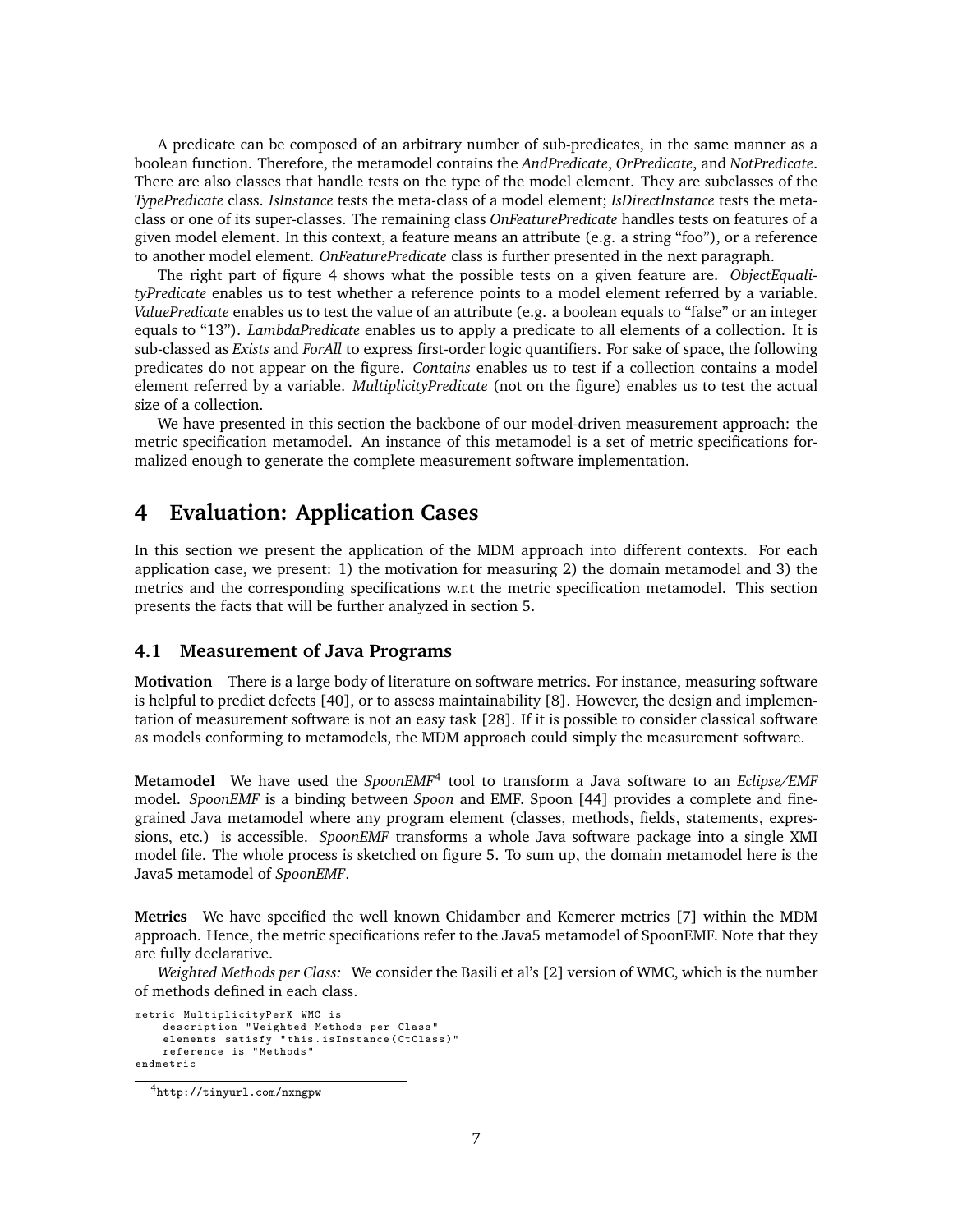

Figure 5: The Java to EMF process

*Depth in Inheritance Tree per Class:* DIT is defined as the maximum depth of the inheritance graph of a class.

```
metric PathLengthMetricSpecification DIT is
  description " Depth in Inheritance Tree per Class "
  x satisfy " this . isInstance ( CtClass )"
  references followed "Superclass"
endmetric
```
*Number of Children of a Class:* NOC is the number of direct descendants for each class. It is a typical use of the *AboutMeMetricSpecification* metric type: there is no reference *children* in *CtClass*. *AboutMeMetricSpecification* fills this lack and enables us to correctly specify the metric.

```
metric AboutMeMetricSpecification NOC is
   description " Number of Children of a Class "
x satisfy " this . isInstance ( CtClass )"
  input metric SigmaMetric _NOC is
  elements satisfy "this. Superclass == __me__"
  endmetric
endmetric
```
*Coupling Between Object Classes:* CBO is a metric of coupling between classes of object oriented programs. It measures the number of references that point to a given class. To express CBO within MDM, we use *AboutMeMetricSpecification* to select each class and an internal *SetOfEdgesPerX* to count the number of pointers to each selected class (denoted as  $\lnot$ me $\lnot$ ).

```
metric AboutMeMetricSpecification CBO is
  description " Coupling Between Object Classes "
  elements satisfy "this.isInstance (CtClass)"
  input metric SetOfEdgesPerX _CBO is
  -- in SpoonEMF, all references (fields, method parameters, etc)
  -- are instances of CtTypeReference
  target satisfy " this . isInstance ( CtTypeReference )
        and this . QualifiedName == __me__ . SimpleName "
  endmetric
endmetric
```
*Response For a Class:* RFC is the number of methods that can be potentially executed in response to a message.

```
metric SetOfElementsPerX RFC is
  description " Response For a Class "
  elements satisfy " this . isInstance ( CtClass )"
  x satisfy " this . isInstance ( CtExecutableReference )"
  references followed " Methods , Body , Statements ,
   Expression , AssertExpression , CaseExpression ,
   ThenStatement , Condition , ElseStatement , Selector ,
   Cases , Block , Finalizer , Catchers , AssertExpression ,
   CaseExpression , Finalizer , Executable ,
   DeclaringExecutable "
endmetric
```
*Lack of Cohesion on Methods:* It is not possible to specify the LCOM metric of Chidamber and Kemerer as an instance of the metric specification metamodel. The reason is that it involves as the core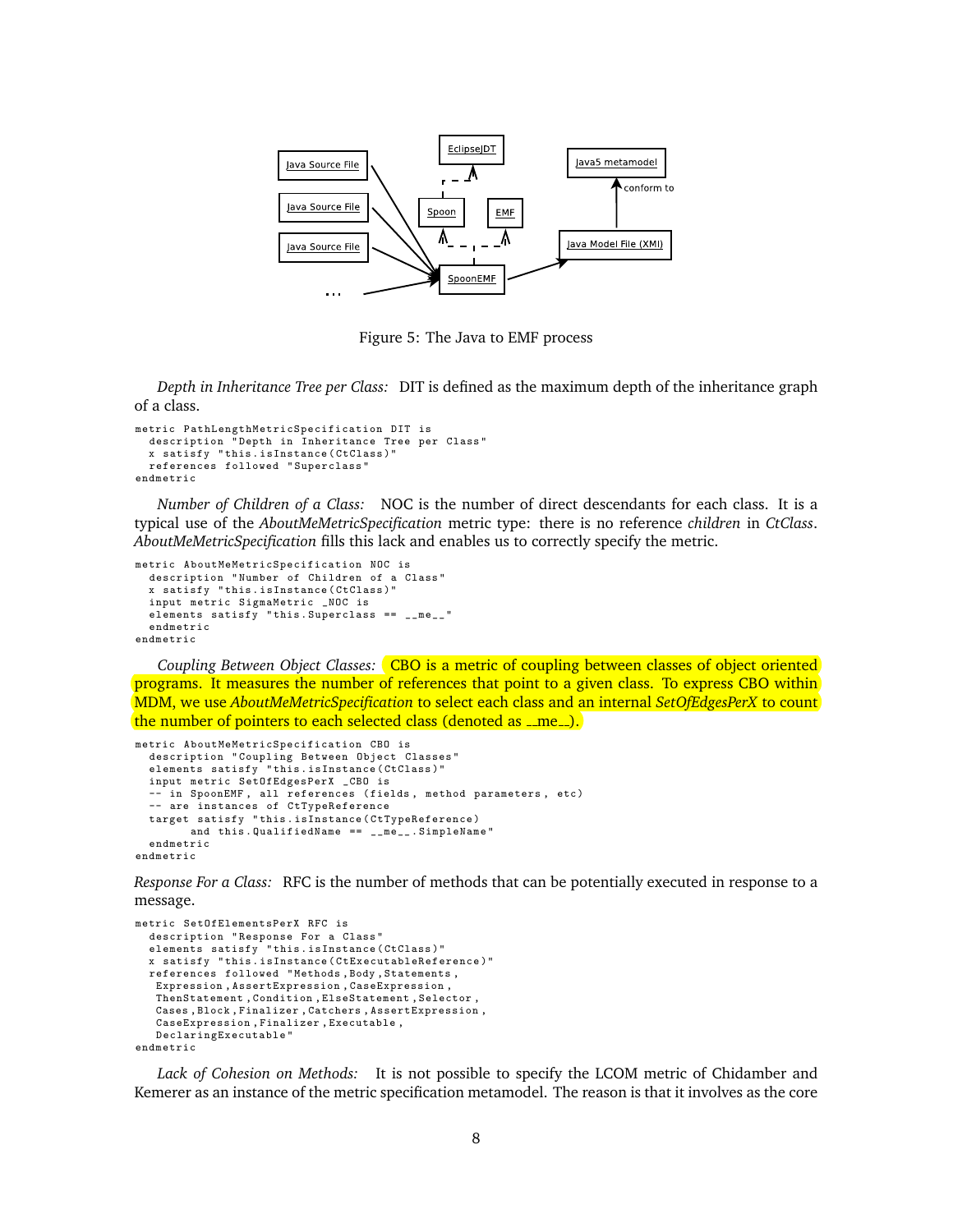metric component the concept of pair of functions. This concept is artificial w.r.t. the Java language and is not present in any form in the Java metamodel. However it still remains possible to manually develop the implementation of LCOM on top of the Java XMI model and the Java metamodel.

**Conclusion** The metric specification metamodel is rich enough to re-specify all but one Chidamber and Kemerer metrics with the MDM approach. In this context, the main artifacts are: a Java program considered as a model conforming to a Java metamodel, a set of metric specifications as a metric model instance of our metric specification metamodel. Section 5 will use this application case to discuss the productivity of the MDM approach.

### **4.2 Measurement of Embedded System Architectures**

**Motivation** Our group has long-running collaborations with several companies delivering hardware and software for embedded systems. Most of them have development processes that include measurement. The measurement activities are mostly based on Excel sheets and informal systems description. Our partners are currently exploring model-based approaches to improve their development processes. In this context, it makes sense to replace the existing informal measurement activities by model-driven ones so as to get more precise measurement integrated into the modeling tools.

**Metamodel** For the application of the MDM approach at the software architecture level, we chose the Architecture Analysis & Design Language (AADL) metamodel as domain metamodel. AADL is a component based modeling language that supports early analysis of a system's architecture with respect to performance-critical properties through an extendable notation, a tool framework, and precisely defined semantics [13]. The main concepts of AADL are the concepts of system, device, bus, process, thread (see the AADL specification for more details [47]).

**Metrics** We had a pragmatic approach to choose the metrics to be applied on AADL models. We interviewed embedded system architects of 20+ years of experience in an automotive company. They listed the informal metrics they use. Then, we studied how to express these metrics w.r.t the AADL metamodel and as instances of the metric metamodel. The metric definitions are presented in the list below. D\* stands for derived,  $P^*$  stands for predicate based metric (cf. previous section).

- **P1** The number of devices (a computing resource in AADL);
- **P2** The number of processes;
- **P3** The number of threads;
- **P4** The number of non periodic threads;
- **P5** The number of orphan components i.e., that are not connected to at least one port (this applies to *SystemImpl, ProcessImpl*). Real-time systems architects really need to identify this problem;
- **D1** The mean number of processes per device is  $P2/P1$ ;
- **D2** The mean number of threads per process is  $P3/P2$ ;
- **D3** The schedulability difficulty indicator is  $D1 * D2$ . This is the number of tasks that the scheduler has to manage. Real-time systems architects recommend a strong risk warning to be raised if this metric is evaluated to more than 30;
- **D4** The load predictability is  $P4/P3$ . If all threads are periodic i.e.,  $D4 \rightarrow 0$  and if they are well defined in terms of CPU consumption, the load of the device is easily predictable. On the contrary, if they are mainly sporadic or aperiodic i.e.,  $P4/P3 \rightarrow 1$ , it is extremely hard to predict the load. In this case, real time systems architects raise their security margins.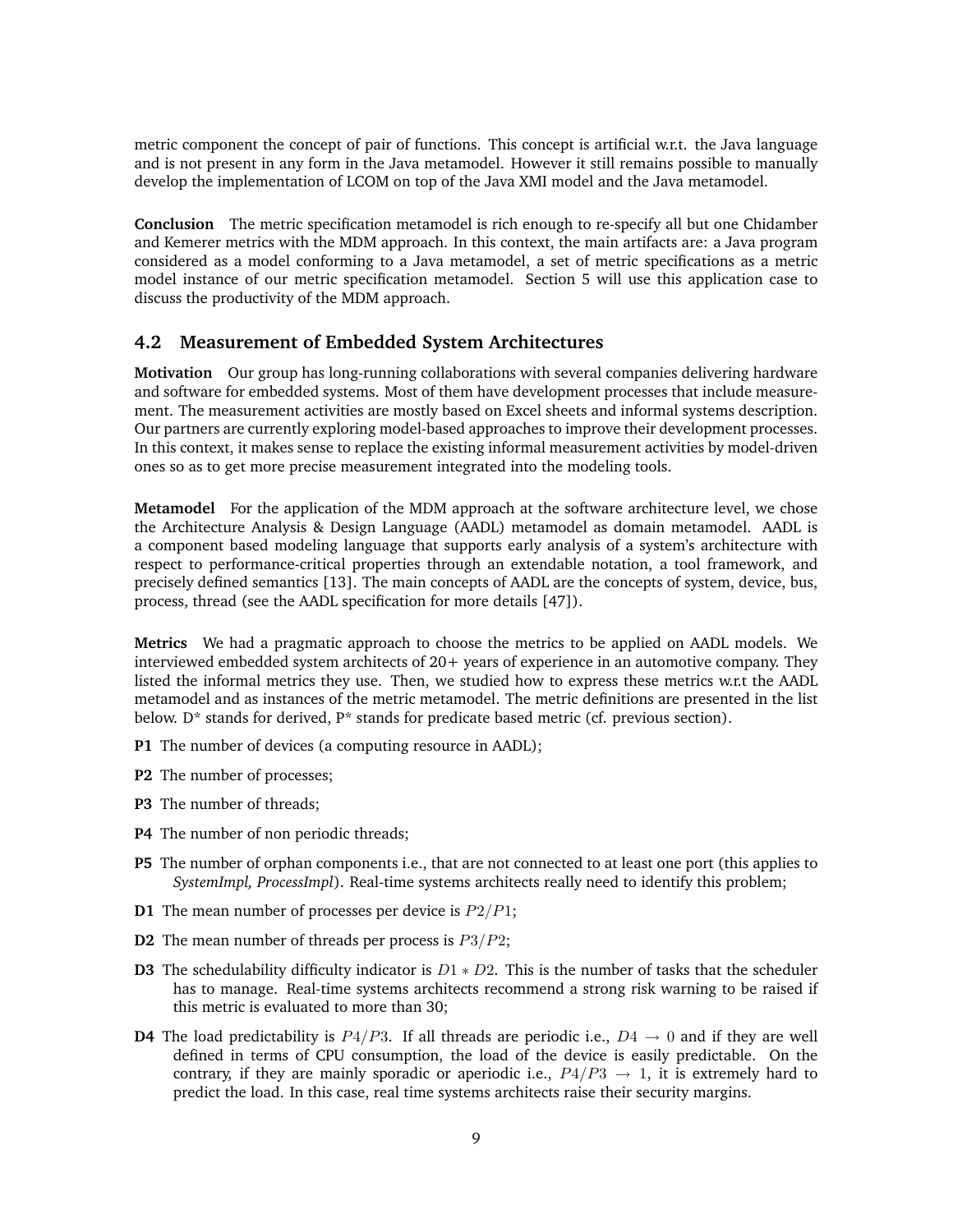| ID             | Value         | Interpretation                                                     |
|----------------|---------------|--------------------------------------------------------------------|
| P <sub>1</sub> | 5             | saved in a database, used for cost and risk estimation afterwards. |
| P <sub>2</sub> | 11            | idem.                                                              |
| P <sub>3</sub> | 69            | idem.                                                              |
| P <sub>4</sub> | $\Omega$      | cf. D4                                                             |
| <b>P5</b>      | $\Omega$      | the model is well-formed                                           |
| D1             | $2.2^{\circ}$ | OK according to the empirical know-how.                            |
| D2             | 6.27          | idem.                                                              |
| D3             | 13.8          | is less than 30, acceptable.                                       |
| D4             | 0             | this indicates a low risk w.r.t. the load estimation.              |

Table 1: Metric values of an AADL model

Listing 1 shows an excerpt of the specification of these metrics using the MDM approach and metamodel.

Listing 1: Excerpt of metrics code

```
metric SigmaMetric P1 is
  description " Number of devices "
  x satisfy " this . isInstance ( Component :: DeviceImpl )"
endmetric
metric SigmaMetric P4 is
  description " Number of non periodic threads "
  x satisfy " this . isInstance ( Component :: ThreadImpl )
and this . propertyAssociation . exists { x |
     x. propertyValue . select {z |~ property :: EnumValue . isInstance (z )}
     . exists {z |
        z. asType (~ property :: EnumValue ). enumLiteral . name == " Periodic "}}
     or this . compType . extend . properties
      . propertyAssociation . exists { x |
 x. propertyValue . select {z |~ property :: EnumValue . isInstance ( z )}. exists {z |
          z. asType (~ property :: EnumValue ). enumLiteral . name == " Periodic "}}"
endmetric
metric SigmaMetric P5 is
  description " Number of orphan components "
  x satisfy " this . isInstance ( core :: ComponentImpl )
and this . connections . eventConnection . size ==0
and this . connections . dataConnection . size ==0
and this. connections. eventDataConnection. size == 0
and this . connections . portGroupConnection . size ==0
and this . connections . dataAccessConnection . size ==0
and this . connections . parameterConnection . size ==0
and this . connections . busAccessConnection . size ==0"
endmetric
metric D4 is
 description " Load predictability "
  formula " P4 / P3 "
endmetric
```
**Conclusion** It is possible to use the MDM approach to measure AADL models. For instance, we have measured an open-source AADL model of a flight display system created by Rockwell Collins. Table 1 presents the obtained metric values. We will further discuss this table in section 5.

#### **4.3 Measurement of Software Requirements Specifications**

**Motivation** Measuring Software Requirements Specifications (SRS) allows to identify risks and flaws very early in the system life cycle [19]. For instance, the Capability Maturity Model (CMM) of the Software Engineering Institute emphasizes on the need for requirements measurements: *measurements*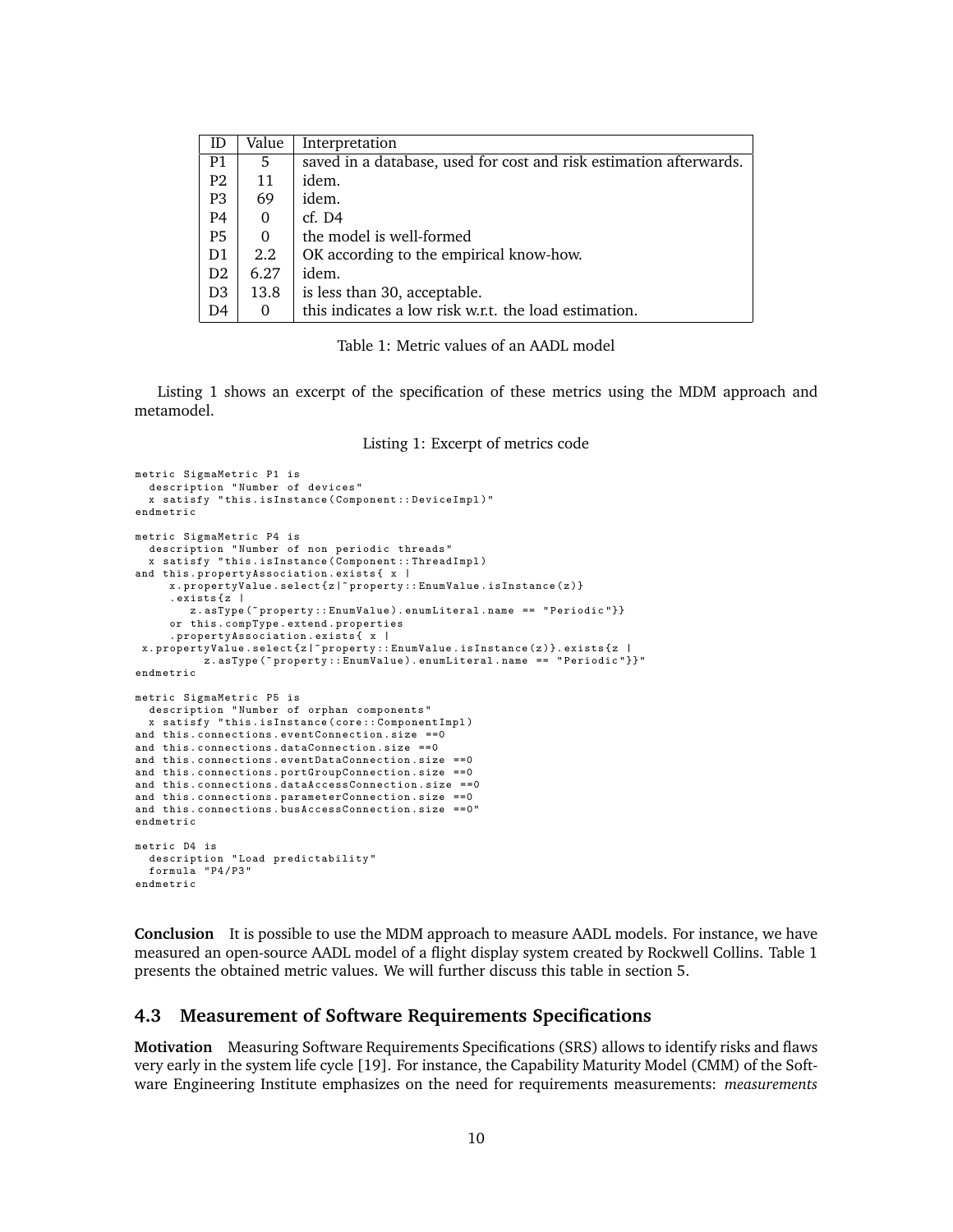

Figure 6: Metric-driven metamodeling of requirements.

*are made and used to determine the status of the activities for managing the allocated requirements* (*Key Practices of the Capability Maturity Model* [43, p. 98]). Also, according to Zave [54], requirements measurement is an important subfield of research on requirements engineering.

In this section, we show how the MDM approach is able to contribute to the state-of-the-art of requirements measurement. In a nutshell, we have collected the most influential papers of the literature related to requirements metrics [4, 10, 9, 27, 26, 22, 49, 23, 11, 5], we have defined a metamodel to structure the concepts that are involved in measuring requirements and we have created a consolidated list of requirements metrics from the selected papers. Finally, since all metrics are related to concepts of the requirements metamodel, we have specified the requirements metrics of the literature as instances of the MDM metamodel.

**Metamodel** Figure 6 shows the process we followed to create the requirements metamodel. It is a UML activity diagram. One by one, we analyzed each requirement metric in order to find out whether the concepts or relationships already exist in the requirements metamodel. If not, we added it to the requirements metamodel. This small number of classes shows that the majority of metrics deals with the same requirements concepts. In other terms, not all new analysis of a metric triggered the addition of a new concept. Somehow, the core of the requirements metamodel has been built only by analyzing the first half of metrics.

While some concepts were obviously similar, sometimes we had to unify some terms. It means that certain metrics of the literature deal with concepts that are similar yet named differently. Eventually, we obtained a metamodel that captures the common requirements modeling concepts and the relationships between these concepts. Again, every metamodel element has been created due to the need of the concept in a requirements metric definition. The application of this metric-driven metamodeling approach for requirements engineering ended up with a metamodel with 36 classes.

**Metrics** We have consolidated a list of 78 requirements metrics (see [33]) from the literature. Then, we have specified them using the MDM approach, i.e. expressing them as instances of the MDM metric metamodel. In the following, we elaborate on a sample of three of theses metrics formally specified with the MDM approach.

**Total number of requirements:** In MDM, a *SigmaMetric* counts the number of model elements satisfying a predicate. The total number of requirements is expressed as a *SigmaMetric*. Note that since our requirements metamodel handles the version history, we have to select only current requirements. If this.currentVersion is set, it means that the requirement has been overriden by a new one, hence we count only those which are not linked to a current version.

```
metric SigmaMetric 01 _NOR is
  elements satisfy "( this . isInstance ( Requirement )
     and this.currentVersion == void)"
  endmetric
```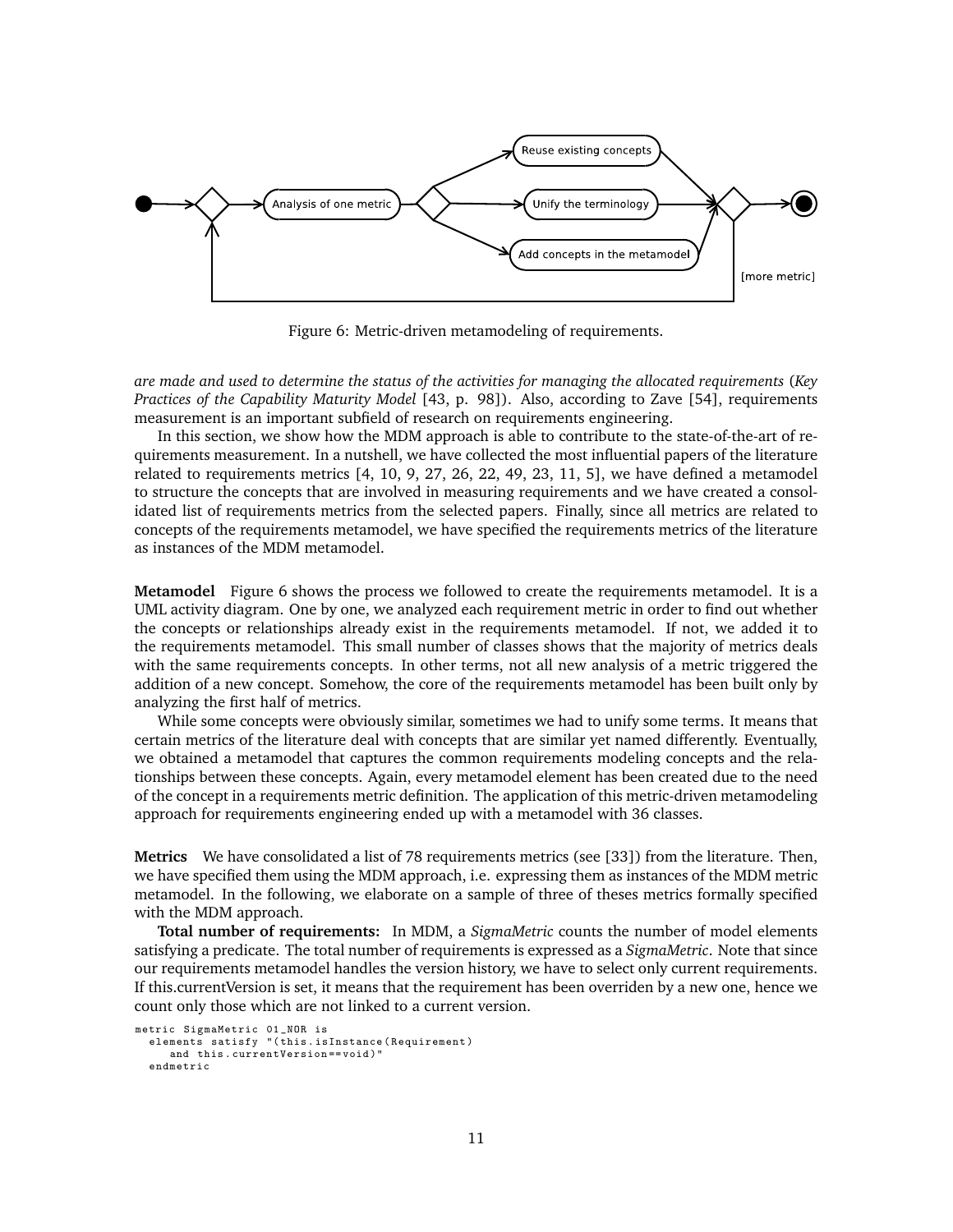

Figure 7: The MDM approach applied on different maritime surveillance system models

**Number of Computer Software Configuration Item (CSCI) linked to a requirement:** In MDM, a *SetOfElementsPerX* metric counts the number of elements linked to a root element by a path of a certain kind. Hence, this is specified using three predicates: 1) a predicate on the root element; 2) a predicate on the counted element, 3) a predicate on the path, which lists the references that can be followed. Note that if there are several elements matching as root element, we obtain one metric value per root element. The number of CSCI linked to a requirement counts the number of CSCI linked to a requirement by references of type *refinedIn* or *allocatedTo*.

```
metric SetOfElementsPerX 13 N is
  elements satisfy " this . isInstance ( Requirement )"
  count " this . isInstance ( CSCI )"
  references followed " refinedIn , allocatedTo "
endmetric
```
**Degree of decomposition per requirement:** In MDM, a *PathLengthMetricSpecification* gives the size of the longest path from a root element following a certain path. It is specified using two predicates: 1) on the root element and 2) on the path. The degree of decomposition per requirement can be specified as a *PathLength* metric w.r.t. the *moreAbstractDescription* reference between requirements (cf. metamodel).

```
metric PathLength 18a_N is
  elements satisfy " this . isInstance ( Requirement )"
  references followed " moreAbstractDescription "
endmetric
```
**Conclusion** The application of the MDM approach to the problem of requirements metrics allows to generate software for measuring requirements. Model-driven measurement of requirements allows the unification and the computation of heterogeneous metrics in a single framework.

### **4.4 Measurement of Maritime Surveillance System Models**

**Motivation** Thales Airborne Systems, is a world-wide company that designs and develops maritime surveillance systems. A maritime surveillance system (further called MSS) is a multi-mission system. It is intended to supervise the maritime traffic, to prevent pollution at sea, to control the fishing activities, to control borders. It is usually composed of an aircraft, a set of sensors, a crew and a large number of software artifacts. The number of functions, the relationships between hardware and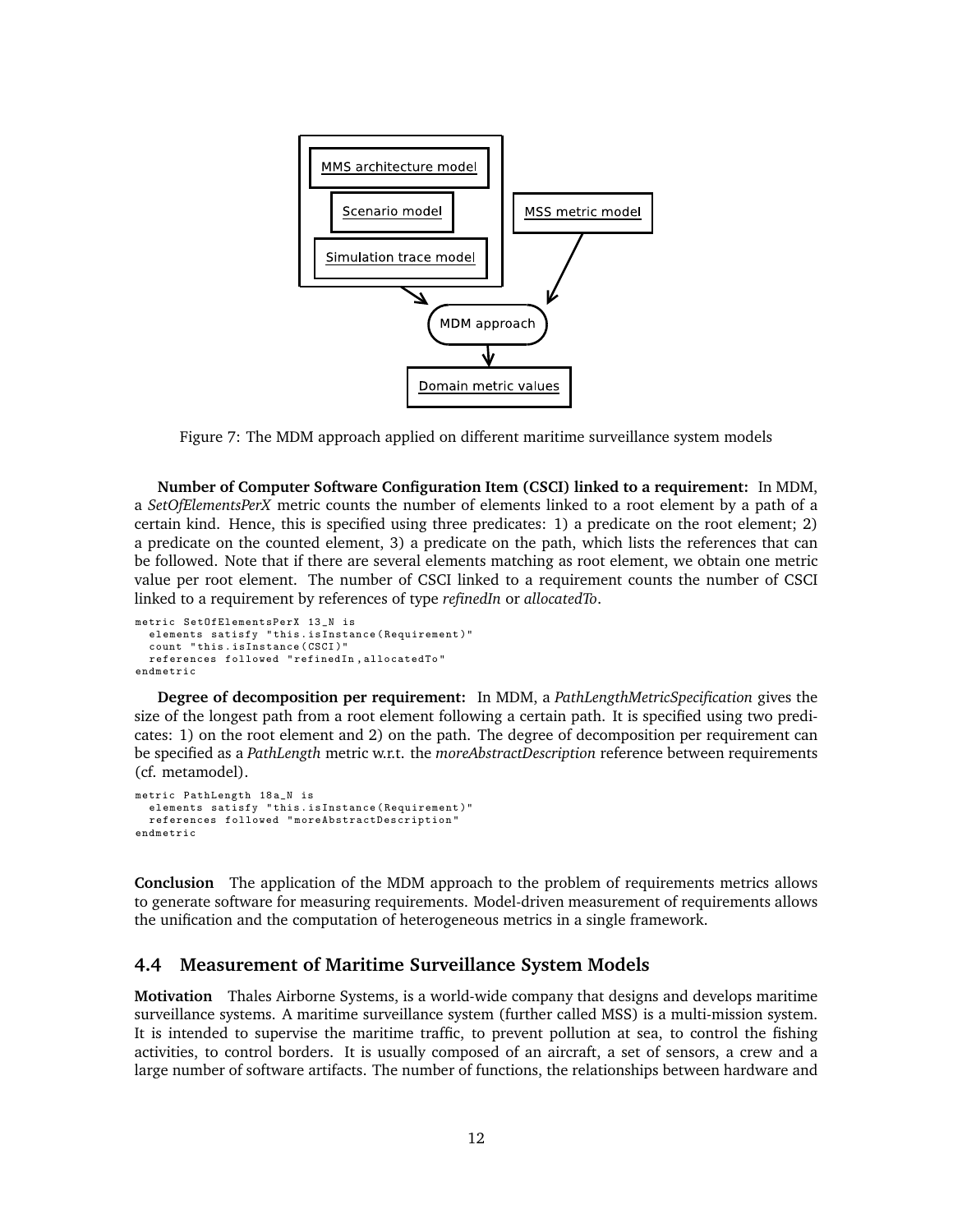software components and the communication between the system and others entities (base, other MSS) indicate the complexity of the system.

The earliest phase of the development of maritime surveillance systems is called systems engineering. System engineering processes at Thales are largely document centric. They heavily use MSS simulators which are mainly code centric. The problem is that it is very costly to develop measurement software on top of either documents or code, in order to obtain operational metrics for MSS. By applying the MDM approach at the systems engineering level, our motivation is to enable engineers to obtain: 1) metric values that estimate operational performance of the system; 2) metric values that are used to dimension the system and its architecture.

Therefore, we tried to obtain MSS domain metrics with our approach. In two previous papers [35, 37], we presented a model-driven simulator for maritime surveillance systems. In this paper, we measure the models involved in this model-driven simulator thanks to the MDM approach.

**Metamodel** There are no standard metamodels for maritime surveillance systems. Consequently, we created a domain metamodel for maritime surveillance systems. The final metamodel is divided into three packages that address different concerns. More information on the metamodels can be found in [35, 37]. The MSS system architecture package contains architectural concepts. It is divided in five packages following a functional decomposition. The scenario package contains all the needed classes to represent a tactical situation. A model, instance of this metamodel, specifies the surveillance zone, the number and types of objects that are in the zone. For each object is specified a trajectory including the speed of the object. The operational event package contains classes that represent events that have a semantic with respect to a simulation at the system engineering level.

**Metrics** To choose the domain metrics, we studied the legacy simulators and discussed with systems engineers of the company. We agreed on 16 metrics to be implemented with the MDM approach. The domain metrics in the context of the MMS development at the system engineering are of different types. The types follow the same functional decomposition as the packages.

- **System architecture metrics (5 metrics)** These metrics are related to the architecture itself e.g.; the number of sensors in the system. These metrics are mostly dedicated to cost estimation and planning.
- **Scenario metrics (4 metrics)** These metrics are related to the tactical operation in which the system will evolve (for instance, the number of boats in the surveillance zone). The system dimensioning depends on such domain metrics.
- **Simulation trace metrics (7 metrics)** These metrics are computed on simulation trace. They are estimations of the system properties; for instance the ratio of detected ships during the surveillance mission.

Each of these domain metrics has been specified as instance of the metric specification metamodel.

**Conclusion** We have applied the MDM approach in the context of maritime surveillance system development at the system engineering level. We have sketched the main components of the approach: the domain metamodels, models and metrics (please refer to [33, 37] for more details). As illustrated in figure 7, the MDM approach enables system engineers to obtain domain metric values for the daily activities, for instance: how many boats could the system detect? what is the estimated cost of the system based on its architecture? This comprehensive and consistent way of measuring system engineering models is an added value compared to costly ad hoc developments of measurement software which consider either document-centric or code-centric artifacts.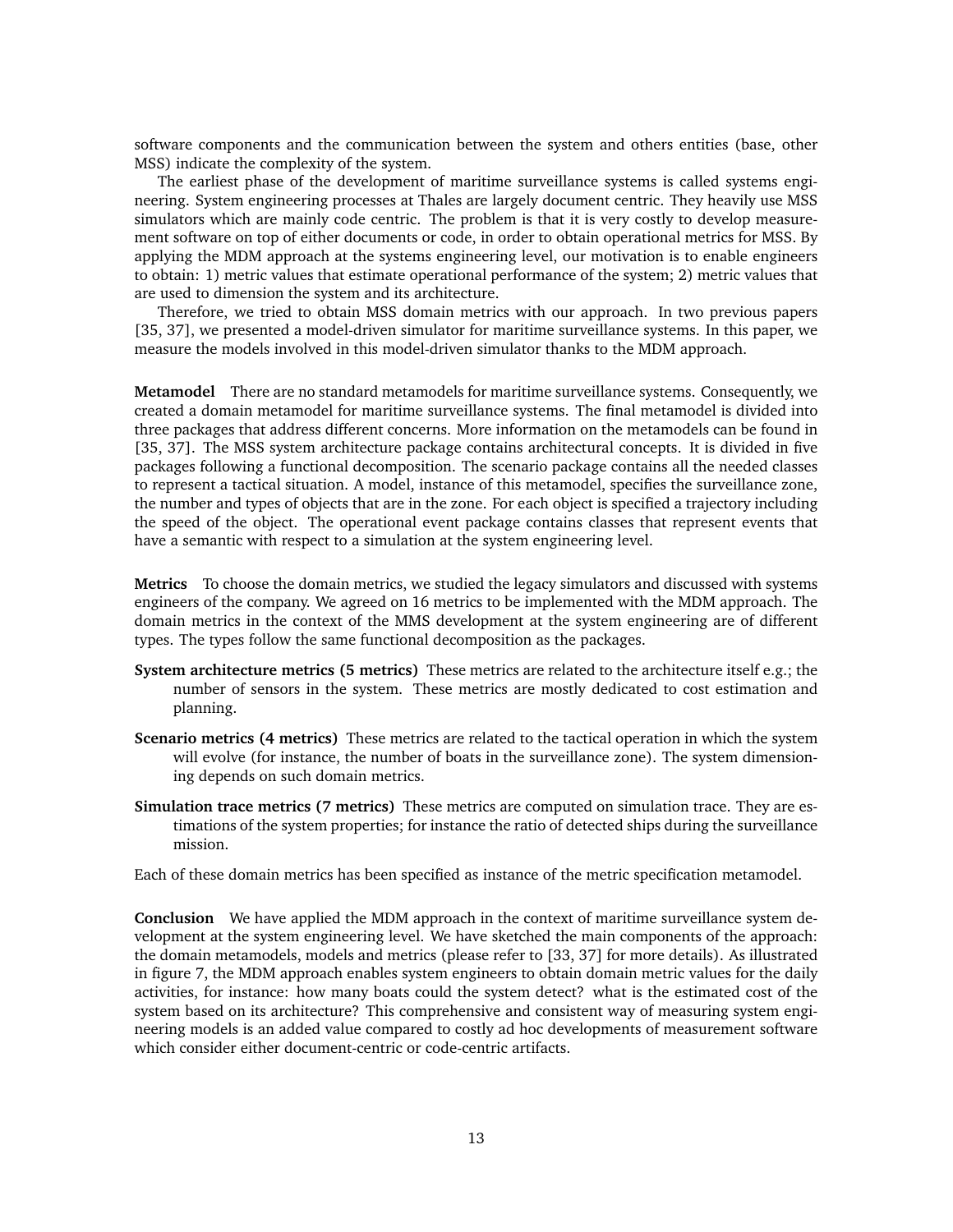| ℮                                                                                  | Java - test/example.mdm_example - Eclipse Platform                               |                | anar       |  |
|------------------------------------------------------------------------------------|----------------------------------------------------------------------------------|----------------|------------|--|
|                                                                                    | File Edit Navigate Search Project Sample Menu Run Mdm example Editor Window Help |                |            |  |
|                                                                                    |                                                                                  | <b>fil</b> ava |            |  |
| $\blacksquare$<br><mark>្រ</mark> ៃ Hierarch<br>■ Package 23                       | example.mdm example &                                                            |                | $=$ $\Box$ |  |
| $\blacktriangledown$<br>日色<br>$-29$<br>$\Leftrightarrow$ $\Leftrightarrow$ $\cong$ | Resource Set                                                                     |                |            |  |
| ▽ Dest                                                                             | ▼ & platform:/resource/test/example.mdm example                                  |                |            |  |
| example.mdm_example                                                                | $\triangledown \blacktriangleleft$ Software Architecture                         |                |            |  |
|                                                                                    | $\triangle$ Interface Ix                                                         |                |            |  |
|                                                                                    | ◆ Interface Iv                                                                   |                |            |  |
|                                                                                    | $\triangle$ Interface Iz                                                         |                |            |  |
|                                                                                    | $\triangle$ Interface It                                                         |                |            |  |
|                                                                                    | ♦ Composite Component A                                                          |                |            |  |
|                                                                                    | Selection Parent List Tree Table Tree with Columns                               |                |            |  |
|                                                                                    | Problems @ Javadoc & Declaration C Metrics View &                                |                | $ -$       |  |
|                                                                                    | Description                                                                      | Value          |            |  |
|                                                                                    | number of components                                                             | 3.0            |            |  |
|                                                                                    | number of interfaces                                                             | 4.0            |            |  |
|                                                                                    | number of component decompositions                                               | 2.0            |            |  |
|                                                                                    | D number of developers                                                           |                |            |  |
|                                                                                    | ▷ number of interfaces involved per components                                   |                |            |  |
|                                                                                    | $\triangledown$ coupling to interface                                            |                |            |  |
|                                                                                    | ×                                                                                | 0.0            |            |  |
|                                                                                    | ly                                                                               | 2.0            |            |  |
|                                                                                    | Iz.                                                                              | 1.0            |            |  |
|                                                                                    | It.                                                                              | 1.0            |            |  |
|                                                                                    | depth in decomposition<br>Þ                                                      |                |            |  |
|                                                                                    | D depth in extends tree                                                          |                |            |  |
| n*                                                                                 |                                                                                  |                |            |  |

Figure 8: Generated and integrated measurement software

# **5 Evaluation: Characteristics**

The MDM approach enables software and system engineers to measure any kind of models as long as they are structured by a MOF metamodel. The approach consists of generating full-fledge measurement software from an abstract specification of metrics. In this section, we present a cross-domain evaluation of the MDM approach, based on the application cases presented in section 4.

### **5.1 Is it a full generative approach?**

The MDM approach is a *specify & generate* approach. The generated measurement software is a plugin that runs into the Eclipse development environment. The generated software is complete, runnable and does not have to be modified by hand (from generated Java code to Eclipse configuration file, e.g. Manifest and bundle XML files).

For dynamic metrics (i.e. those that depend on system execution), the code generator does not instrument existing systems. In such cases, the user has to provide instances of a trace metamodel to the generated measurement software (cf. 4.4).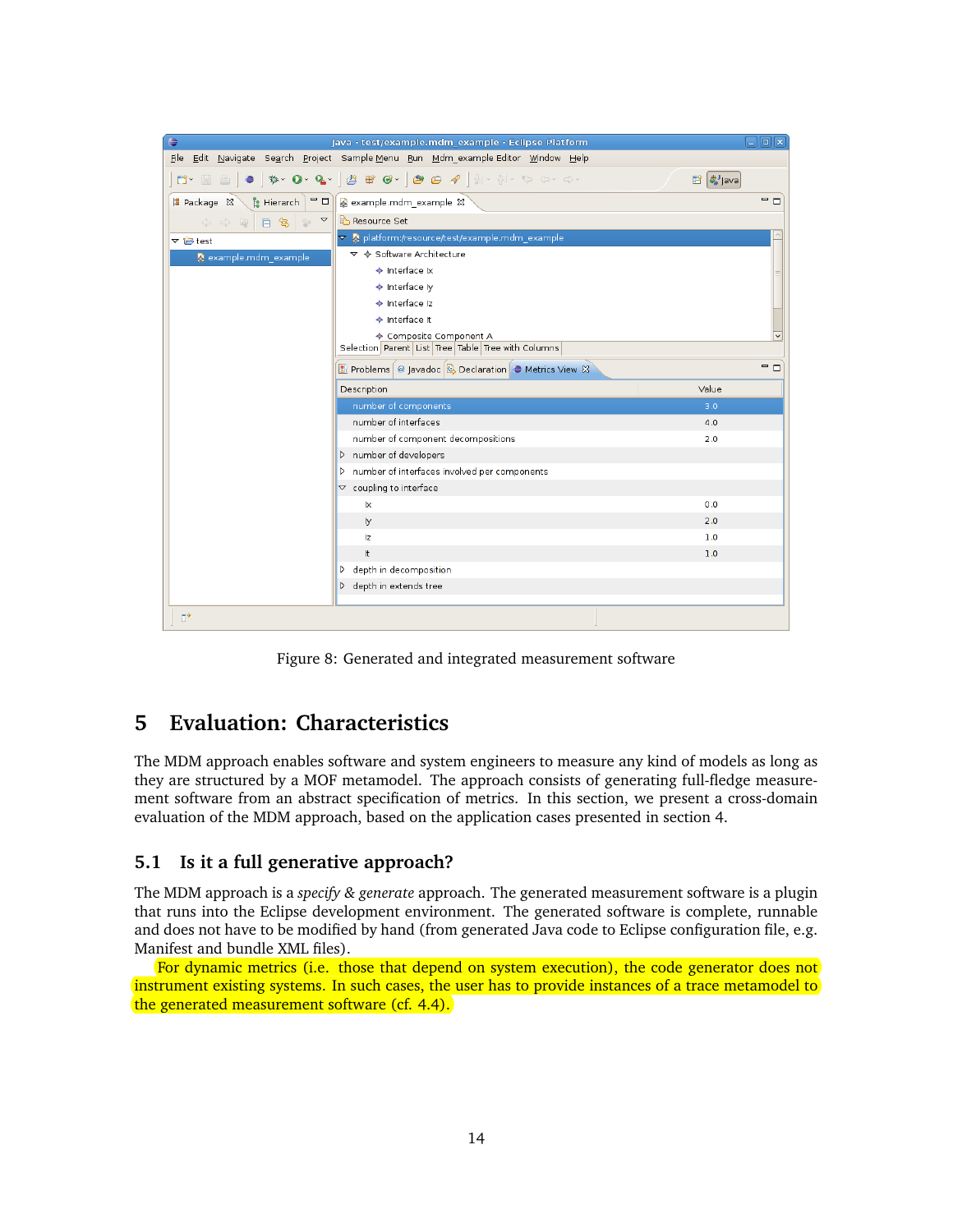| Model               |       | AADL Flight Sys.   Java eclipse.osgi-3.2 |
|---------------------|-------|------------------------------------------|
| $\#$ model elements | 30400 | 516413                                   |

Table 2: Biggest measured models

#### **5.2 Is the generated measurement software user-friendly?**

The generated measurement software is a full-fledged Eclipse plugin. It can be simply deployed in the Eclipse environment containing the model editor and other model-driven plugins (e.g. a model interpreter, a code generator, etc.) A screenshot of the generated measurement software is shown in figure 8. The models that are measured are instances of the domain metamodel of section 3 (a simple example software architecture metamodel). The Eclipse environment contains a model editor generated by EMF [6], at top right-hand side of the figure. The measurement software proposes two new features. First, a measurement interface as an Eclipse *view*, at the bottom right-hand side of the figure. Second, a right click on a domain model proposes a "Measure" action, which computes the values of the specified metrics. Hence, the metrics view (bottom right-hand side) shows the metric values of the metrics presented in section 3 for the model displayed in the model editor (top right-hand side).

### **5.3 How fast is the generated software?**

The generated measurement software is able to measure models composed of thousand of model elements. Table 2 shows the size of different models that have been measured with the MDM approach. For instance, the AADL model of a flight system that we measured contains 30400 model elements.

Our experience in using the prototype implementation showed that the measurement software is able to measure these large models in a few seconds.

### **5.4 Does the MDM approach improve the measurement activities?**

The MDM approach improves the measurement activities of the system development processes. Our application cases support these claims.

In the context of embedded system architectures (see section 4.2), using the MDM approach is better than ad hoc Excel measurement and reporting. The same AADL model grounds system analyses, process analyses and code generation. System analyses are achieved with several techniques including metric based criteria (e.g., in table 1, the schedulability difficulty indicator D3 is lower than the empirical bound 30). Process metrics of table 1 (P1, P2 and P3) can be automatically saved in a database in order to ground future cost and risk estimation models.

In the context of requirements measurement (see section 4.3), the model-driven design of both requirements and metrics is a solution to the problem of analyzing natural language. In this perspective, the MDM approach is a step towards the systematic measurement of requirements, as advocated by several authors (e.g. [43, 19, 54]).

In the context of systems engineering of maritime surveillance systems (see section 4.4), the MDM approach enables engineers to obtain system and simulation metrics that were very difficult to obtain before. Having explicit metamodels involved in the system simulations facilitates both the design of the simulator [37] and the measurement of system characteristics.

Overall, the MDM approach eases the production and the maintenance of measurement software.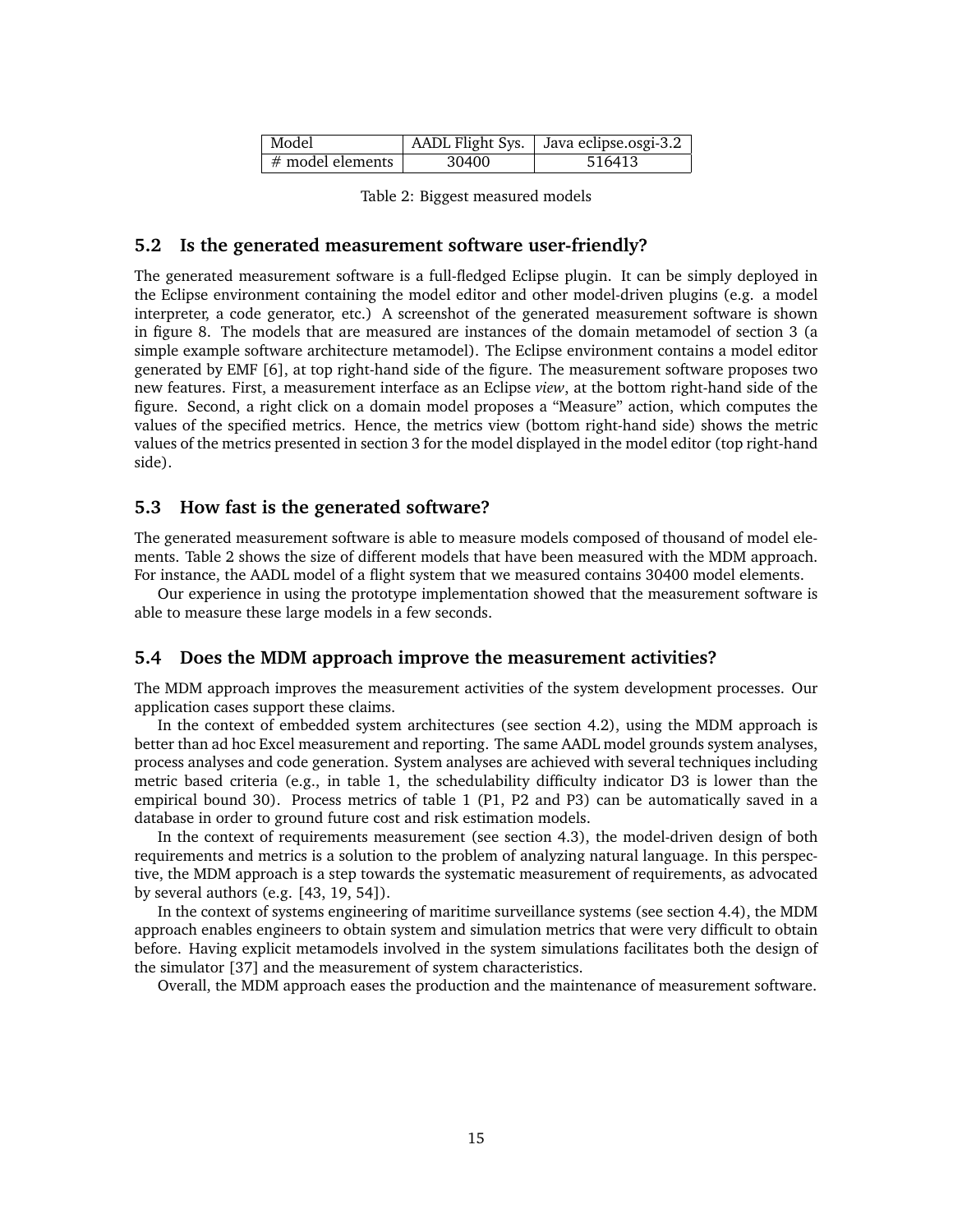| Domain                        | $#$ metrics |
|-------------------------------|-------------|
| Java                          |             |
| AADI.                         |             |
| Requirements                  | 78          |
| Maritime Surveillance Systems | 16          |

Table 3: Metrics expressed with the MDM approach

### **5.5 Is it cheaper to apply the MDM approach or to manually develop measurement software?**

The application cases of section 4 give evidences that the MDM approach decreases the cost of measurement software.

The specification of metrics for java programs is 24 lines of code with our textual declarative language. The generative step of the MDM approach generates a Java program of around 100 lines of code (LOC). This Java program uses a model measurement library of around 3000 LOC, that is not dedicated to Java but used in all the MDM approach instances. This library seats on top of *SpoonEM-F/EMF/Eclipse*. By comparison, the *Metrics*<sup>5</sup> Java measurement tool is more than 20000 lines of code manually coded, while implementing similar metrics. Although a quantitative comparison is not possible, the difference in order of magnitude suggests that our approach reduces the cost of measurement software. Indeed a significant part of the accidental complexity of measurement software (e.g. UI integration) is encapsulated once in the measurement library and in the code generator of the prototype implementation of the MDM approach.

We implemented 16 domain metrics for maritime surveillance systems using the MDM approach within 1 week (one day for the metrics, 4 days to solve bugs in the measurement software generator prototype). For comparison, a previous project that developed a similar set of domain metrics for an agent-based simulator took several months. Interpreting these numbers in a qualitative manner indicates that having a conceptual and technical framework for expressing metrics do help their definition and implementation.

#### **5.6 How generic is the metric metamodel?**

To evaluate the genericity of the metric metamodel, we applied the approach in different contexts. In section 4, we have presented four application cases of the MDM approach: measuring Java models, maritime surveillance system models, embedded system models and requirements models. We have also applied the approach to measuring EMOF metamodels [33]. All these domains are modeled with metamodels that are mutually independent. This shows the independence of the MDM approach with respect to the domain. It also shows its independence w.r.t. the life cycle of systems: from requirements to a final implementation in Java.

To a certain extent, units are domain-dependent (e.g. an integer attribute of a domain class can be a length in meter or a weight in kilogram), therefore they do not appear in the generic metric metamodel. It is left to metric designers to specify core and derived metrics and manipulate numbers in a consistent manner according to their domain expertise. However, note that due to the nature of modeling, all but derived metrics have the most generic scale: an absolute scale [14]. Hence, as noted by [21], the domain expert is allowed to safely use all usual descriptive statistics with the collected metric values.

<sup>5</sup>http://metrics.sourceforge.net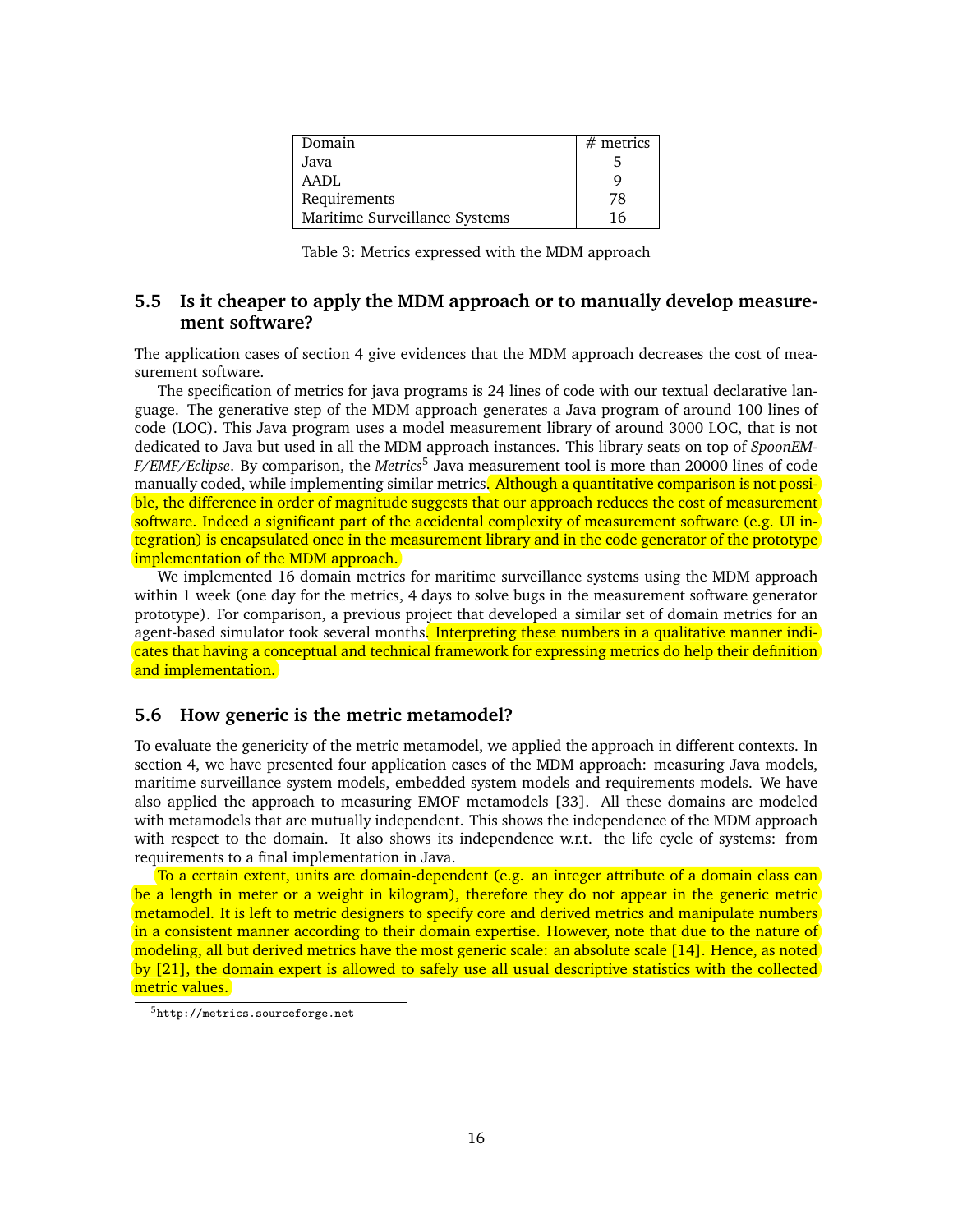|                   | <b>MDM</b> | Mens $[31]$ | Garcìa [15] | Guerra [18] |
|-------------------|------------|-------------|-------------|-------------|
| SigmaMetric       | X          | X           | X           | X           |
| PathLengthMetric  | X          | X           | X           | x           |
| TauMetric         | x          | X           |             | X           |
| ValuePerX         | X          |             |             |             |
| SetOfEdgesPerX    | X          |             |             |             |
| SetOfElementsPerX | X          |             |             |             |
| AboutMeMetric     | X          |             |             |             |

Table 4: Supported Types of Metrics

### **5.7 How expressive is the metric metamodel?**

We were able to apply the MDM approach on four different domains (see section 4). In all, we were able to specify 100+ different metrics with the metric metamodel of the MDM approach, as shown table 3. The metric metamodel should be expressive enough for most of the metrics a domain expert can think of.

Table 4 compares the metric types we have identified with those of related work. While a counting metric type like SigmaMetric can be found in a lot of previous works, an advanced metric type like SetOfEdgesPerX is unique. To sum up, the important contributions of our approach w.r.t. metric types are: 1) metrics are composable together (cf. for instance DerivedMetric or AboutMeMetric in section 3); 2) the MDM approach has a comprehensive predicate metamodel which supports the expression of complex metrics. None of the previous works details such a predicate metamodel as we have done in this paper.

We have also shown that certain particular metrics can not be expressed with the MDM metamodel (cf. 4.1):

- 1. if the metric involves domain concepts that are not present in the domain metamodel (e.g. the concept of *pair of functions* in 4.1);
- 2. if the metric type is too specific to be reused across several independent domains; For instance, let us consider the type-rank metric for object-oriented programs. This metric is the application of the page-rank algorithm of *Google*, to the coupling graph of classes. The commercial tool NDepend<sup>6</sup> implements this metric. We chose deliberately not to include this metric type in the metric metamodel because it is not likely to be understood and reused by domain experts;
- 3. if the metric involves human activities (e.g. usability metrics);
- 4. if the metric involves time-dependent properties that can not be expressed in a trace structured by a metamodel (see such traces in 4.4, and §2 in 5.1).

Section 6 will conclude the evaluation of the MDM approach with a detailed comparison against related work.

## **6 Related Work**

**Links with the GQM** Compared to the Goal/Question/Metric (GQM) approach [3], ours is temporarily after in a measurement plan. To a certain extent, the MDM approach can be considered as an automated implementation of metrics obtained by the GQM approach.

<sup>6</sup>http://www.ndepend.com/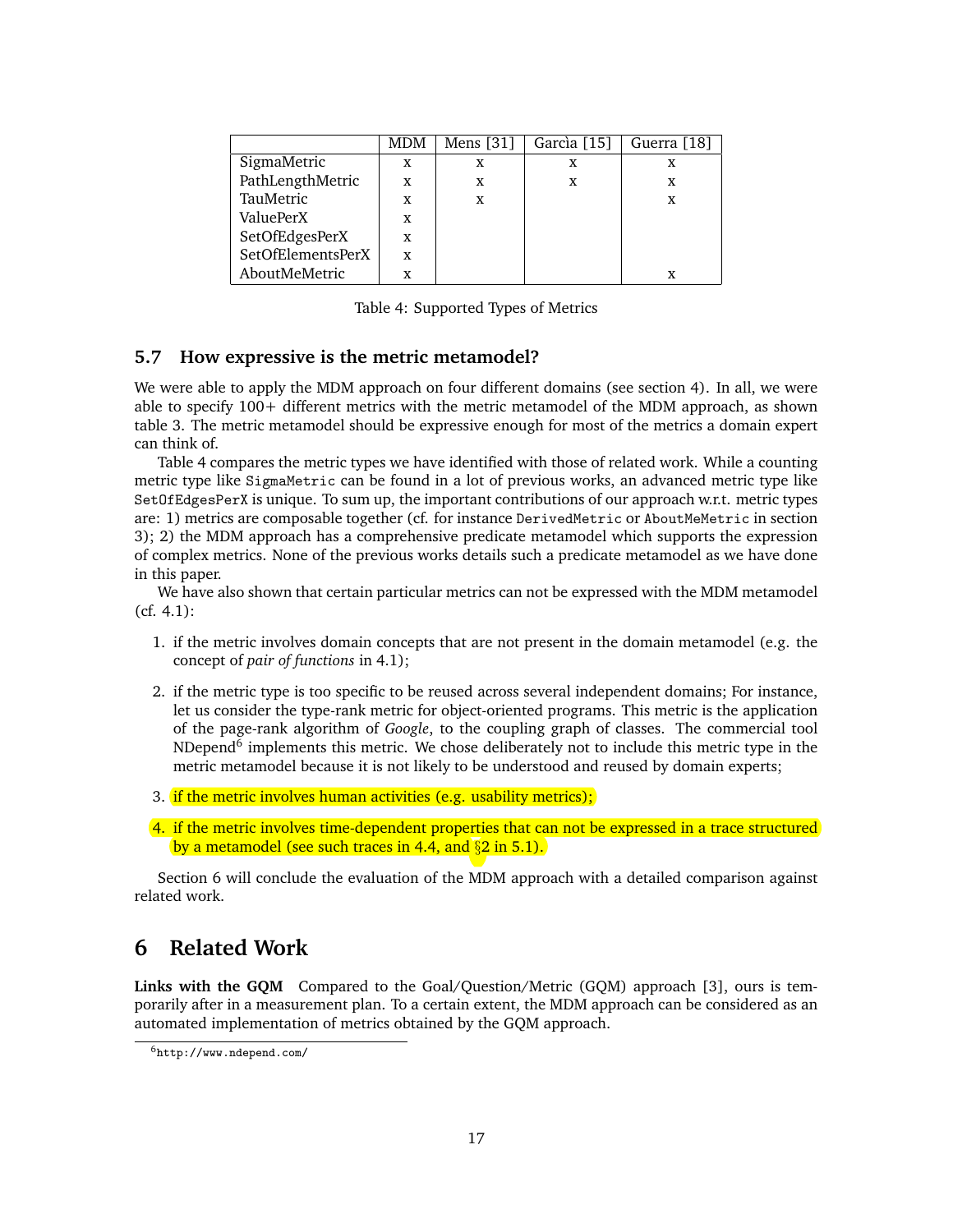**Metrics on Top of Metamodels** Misic et al. [32] define a generic object-oriented metamodel using Z. With this metamodel, they express a function point metric using the number of instances of a given type. They also express a previously introduced metric called the system meter. Along the same line, [45] extends the UML metamodel to provide a basis for metrics expression and then use this model to express known metrics suites with set theory and first order logic. Tang and Chen address [52] the issue of model metrics early in the life cycle. Hence, they present a method to compute object-oriented design metrics from UML models. UML models from Rose are parsed in order to feed their own tool in which metrics are hard-coded. Similarly, El-Wakil et al. [12] use *XQuery* to express metrics for UML class diagrams. Metrics are then computed on XMI files of UML models. On the implementation issue, [20] exposes a concrete design to compute semantic metrics on source code. The authors create a relational database for storing source code. This database is fed using a modified compiler. Metrics are expressed in SQL for simple ones, and with a mix of Java and SQL for the others.

All these approaches differ from ours on crucial points. They are limited to models of objectoriented software. Hence, they do not address the growing amount of domain-specific languages. Metrics are manually implemented in general-purpose programming languages. This kind of implementation can be considered complex and costly.

Baroni et al. [1] propose to use OCL to express metrics. They use their own metamodel exposed in a previous paper. Likewise, in [30], the authors use Java bytecode to instantiate an object-oriented metamodel and express known cohesion metrics in OCL. OCL, although initially designed to write constraints on UML class diagrams, can be easily extended to define metrics on any domain-metamodel. Also, Reynoso et al. report advances in this direction [46]. OCL and the MDM approach are not disjoint, for instance, a part of the predicate package is similar to some OCL constructs. However, from a conceptual viewpoint, our metric metamodel define the right concepts for specifying model metrics. On the contrary, specifying model metrics with OCL involves the adaption of concepts from OCL to metrics. From a code reduction viewpoint [28] the MDM approach enables us to write shorter metric specifications. The implementation of the C&K metrics in OCL presented in [29] are much longer to the one made here with the MDM approach. However, it is worth studying the mix of the MDM approach and the widely known OCL syntax and constructs to express the predicates.

Finally, Mora et al. [38] shortly describe an original approach to measure models using the Query-View-Transformation language (QVT) (see also [53], where they use the ATL transformation language, which resembles QVT). While both our approach and theses solutions require that domain experts learn a new language, the comprehensiveness of our evaluation significantly differs from [53, 38] and let us validate the properties of our approach (e.g. genericity).

**Abstraction Levels for Expressing Metrics** Mens et al. define [31] a generic object-oriented metamodel and generic metrics. They then show that known software metrics are an application of these generic metrics. Marinescu et al. propose [28] a simplified implementation of object-oriented design metrics with a metric language called SAIL.

These contributions both explore the possibility of an abstraction level for expressing metrics. However, the domain of application of the abstraction level is limited to object-oriented software metrics. On the contrary, the MDM approach is domain-independent. It can be applied to any imperative or declarative modeling language specified by a metamodel (implementation metamodel, real-time system metamodel, software architecture metamodel, requirements metamodel, system of systems metamodel, etc.).

There are also works about a measurement-related metamodel [16, 15, 42, 39, 17, 50]. A measurementrelated metamodel can address three different concerns: the measurement process, the measurement results, and the metric specifications. We address the metamodeling of metric specifications. On the contrary, [16, 15, 42, 39, 17, 50] are more oriented towards metamodeling of measurement processes and measurement results. For instance, important classes of the metamodel of [16] are *ScaleType* and *MeasurementResult*. Also, the unique submission to the OMG request for proposals for a Software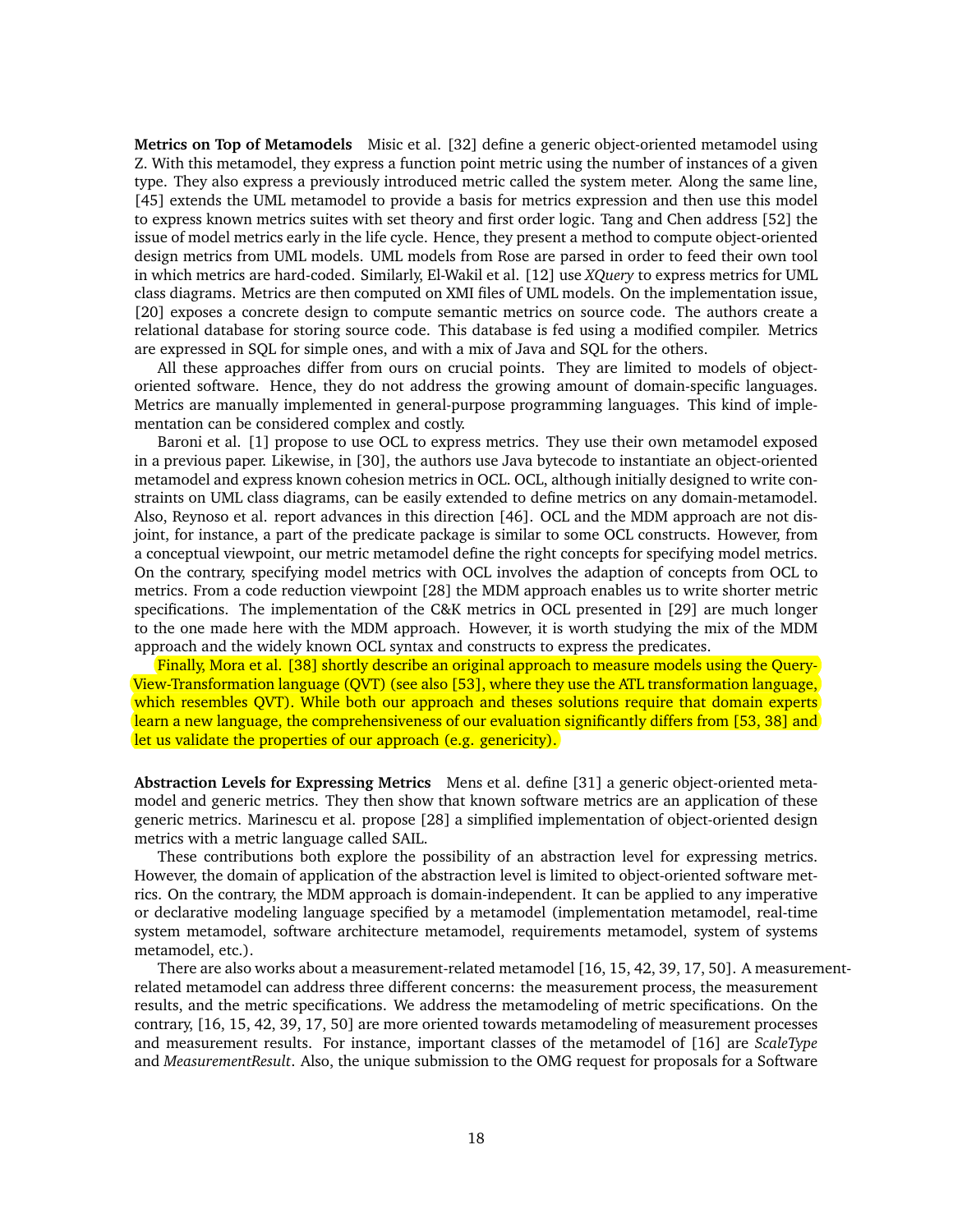Metrics Meta-Model [42]  $^7$  is very concise on the metamodeling of metric themselves.

To sum up, compared to related work: our metric metamodel is not dedicated to software metrics but to any artifacts specified by a metamodel, it contains more types of metrics (cf. table 4) and; the MDM approach is fully thought in a generative way. The MDM approach remains completely pluggable into measurement frameworks that take different viewpoints (measurement processes and measurement results, interpretation of metric values). We refer to [39, 17, 50] for the latest advances on such frameworks.

**Domain Specific metrics** The issue of domain specific metrics is a new research field. To our knowledge, it has only been explored by Guerra et al. in [17]. They propose to visually specify metrics for any DSL and introduce a taxonomy of generic metrics. Our approach is similar. We also create a metric specification in order to measure any domain models thanks to code generation.

Since their main goal, visual specification and redesign, is different, we explore different aspects of the issue and study different application cases. We consider metamodels in the EMOF context [41], whereas their metamodels are Entity-Relationships based. We propose new concepts to the metric specification metamodel which enable us more declarative metric specifications.

### **7 Conclusion**

Our model-driven measurement (MDM) approach allows modelers to automatically add measurement capabilities to a domain-specific modeling language. Whatever the domain, whatever the maturity of the product during the development life cycle, it allows the effective measurement thanks to a complete generation of the measurement software from an abstract and declarative specification of metrics. Our prototype is able to generate an integrated and full-fledge domain-specific measurement software from this specification. The MDM approach has been validated through the successful specification of more than 100 metrics in very different domains: software source code, software architecture, systems engineering and requirements.

Future research will continue to question the domain independence of the MDM approach. We are currently studying the measurement of models as different as software processes specified by a software process metamodel; models representing the execution context and environment of software systems (a.k.a. models at runtime); and, in a reflective manner, models representing model transformations.

### **References**

- [1] Baroni, A., Braz, S., Abreu, F.: Using OCL to formalize object-oriented design metrics definitions. In: ECOOP'02 Workshop on Quantitative Approaches in OO Software Engineering (2002)
- [2] Basili, V.R., Briand, L.C., Melo, W.L.: A validation of object-oriented design metrics as quality indicators. IEEE Trans. Softw. Eng. **22**(10), 751–761 (1996)
- [3] Basili, V.R., Caldiera, G., Rombach, H.D.: The goal question metric approach. In: Encyclopedia of Software Engineering. Wiley (1994)
- [4] Baumert, J., McWhinney, M.: Software measures and the capability maturity model. Tech. rep., Software Engineering Institute, Carnegie Mellon University (1992)

<sup>&</sup>lt;sup>7</sup>submitted by Electronic Data Systems, KDM Analytics, Software Revolution, Benchmark Consulting, National Institute of Standards and Technology, http://www.omg.org/docs/admtf/08-02-01.pdf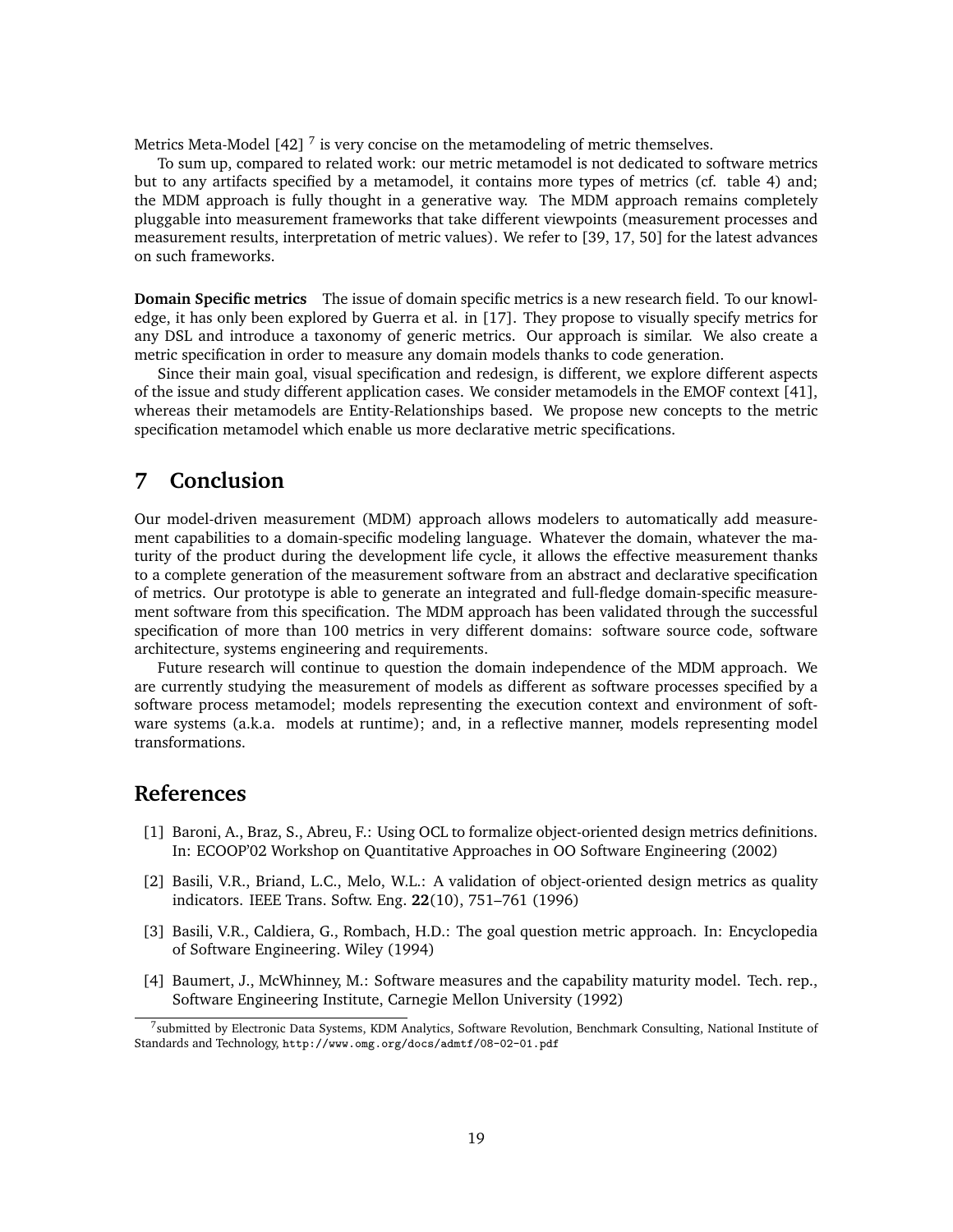- [5] Berenbach, B., Borotto, G.: Metrics for model driven requirements development. In: Proceeding of the 28th International Conference on Software Engineering (ICSE '06), pp. 445–451. ACM Press (2006)
- [6] Budinsky, F., Steinberg, D., Merks, E., Ellersick, R., Grose, T.J.: Eclipse Modeling Framework. Addison-Wesley (2004)
- [7] Chidamber, S.R., Kemerer, C.F.: Towards a metrics suite for object-oriented design. In: Proceedings of OOPSLA'91, pp. 197–211 (1991)
- [8] Coleman, D., Ash, D., Lowther, B., Oman, P.: Using metrics to evaluate software system maintainability. IEEE Computer **27**(8), 44–49 (1994)
- [9] Costello, R.J., Liu, D.B.: Metrics for requirements engineering. J. Syst. Softw. **29**(1), 39–63 (1995)
- [10] Davis, A., Overmyer, S., Jordan, K., Caruso, J., Dandashi, F., Dinh, A., Kincaid, G., Ledeboer, G., Reynolds, P., Sitaram, P., Ta, A., Theofanos, M.: Identifying and measuring quality in a software requirements specification. In: Proceedings of the First International Software Metrics Symposium (1993)
- [11] Douglass, B.P.: Computing model complexity. White paper, I-Logix (2004)
- [12] El Wakil, M., El Bastawissi, A., Boshra, M., Fahmy, A.: A novel approach to formalize and collect object-oriented design-metrics. In: Proceedings of the 9th International Conference on Empirical Assessment in Software Engineering (2005)
- [13] Feiler, P.H., Gluch, D.P., Hudak, J.J.: The architecture analysis and design language (aadl): An introduction. Tech. rep., CMU/SEI (2006)
- [14] Fenton, N.E.: Software Metrics: A Rigorous Approach. Chapman and Hall (1991)
- [15] Garcia, F., Serrano, M., Cruz-Lemus, J., Ruiz, F., Piattini, M.: Managing software process measurement: A metamodel-based approach. Inf. Sci. **177**(12), 2570–2586 (2007)
- [16] Garcìa, F., Bertoa, M.F., Calero, C., Vallecillo, A., Ruiz, F., Piattini, M., Genero, M.: Towards a consistent terminology for software measurement. Information & Software Technology **48**(8), 631–644 (2006)
- [17] García, F., Ruiz, F., Calero, C., Bertoa, M.F., Vallecillo, A., Mora, B., Piattini, M.: Effective use of ontologies in software measurement. The Knowledge Engineering Review **24**, 23–40 (2009)
- [18] Guerra, E., de Lara, J., Díaz, P.: Visual specification of measurements and redesigns for domain specific visual languages. Journal of Visual Languages and Computing **19**, 1–27 (2008)
- [19] Hammer, T., Rosenberg, L., Huffman, L., Hyatt, L.: Requirements metrics value added. In: Proceedings of the 3rd IEEE International Symposium on Requirements Engineering (RE'97), p. 141.1. IEEE Computer Society (1997)
- [20] Harmer, T.J., Wilkie, F.G.: An extensible metrics extraction environment for object-oriented programming languages. In: Proceedings of the International Conference on Software Maintenance (2002)
- [21] Henderson-Sellers, B.: Object-Oriented Metrics, measures of complexity. Prentice Hall (1996)
- [22] Henderson-Sellers, B., Zowghi, D., Klemola, T., Parasuram, S.: Sizing use cases: How to create a standard metrical approach. In: Proceedings of the 8th International Conference on Object-Oriented Information Systems (OOIS '02), pp. 409–421. Springer-Verlag (2002)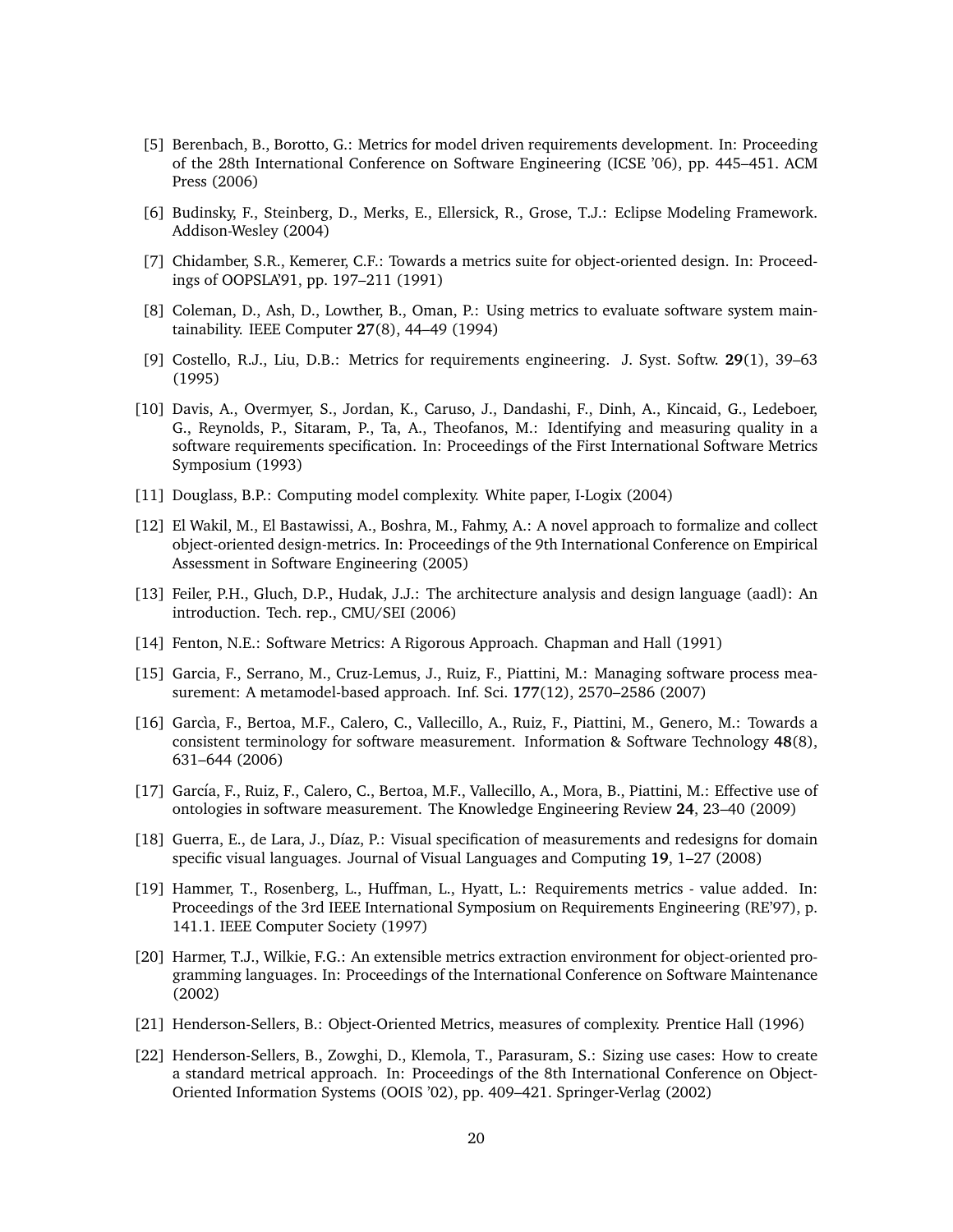- [23] Kolde, C.: Basic metrics for requirements management. White paper, Borland (2004)
- [24] de Lara, J., Vangheluwe, H.: Atom3: A tool for multi-formalism and meta-modelling. In: Proceedings of the 5th International Conference on Fundamental Approaches to Software Engineering (FASE'02), pp. 174–188. Springer-Verlag (2002)
- [25] Lédeczi, A., Bakay, A., Maroti, M., Vőlgyesi, P., Nordstrom, G., Sprinkle, J., Karsai, G.: Composing domain-specific design environments. IEEE Computer **34**, 44–51 (2001)
- [26] Loconsole, A.: Measuring the requirements management key process area. In: Proceedings of the 12th European Software Control and Metrics Conference (ESCOM'2001) (2001)
- [27] Marchesi, M.: OOA metrics for the Unified Modeling Language. In: Proceedings of the 2nd Euromicro Conference on Software Maintenance and Reengineering (CSMR'98), p. 67. IEEE Computer Society (1998)
- [28] Marinescu, C., Marinescu, R., Gˆırba, T.: Towards a simplified implementation of object-oriented design metrics. In: IEEE METRICS, p. 11 (2005)
- [29] McQuillan, J., Power, J.: A definition of the chidamber and kemerer metrics suite for uml. Tech. rep., National University of Ireland (2006)
- [30] McQuillan, J.A., Power, J.F.: Experiences of using the dagstuhl middle metamodel for defining software metrics. In: Proceedings of the 4th International Conference on Principles and Practices of Programming in Java (2006)
- [31] Mens, T., Lanza, M.: A graph-based metamodel for object-oriented software metrics. Electronic Notes in Theoretical Computer Science **72**, 57–68 (2002)
- [32] Misic, V.B., Moser, S.: From formal metamodels to metrics: An object-oriented approach. In: Proceedings of the Technology of Object-Oriented Languages and Systems Conference (TOOLS'97), p. 330 (1997)
- [33] Monperrus, M.: La mesure des modèles par les modèles : une approche générative. Ph.D. thesis, Université de Rennes (2008)
- [34] Monperrus, M., Champeau, J., Hoeltzener, B.: Counts count. In: Proceedings of the 2nd Workshop on Model Size Metrics (MSM'07) co-located with MoDELS'2007 (2007)
- [35] Monperrus, M., Jaozafy, F., Marchalot, G., Champeau, J., Hoeltzener, B., Jézéquel, J.M.: Modeldriven simulation of a maritime surveillance system. In: Proceedings of the 4th European Conference on Model Driven Architecture Foundations and Applications (ECMDA'2008) (2008)
- [36] Monperrus, M., Jézéquel, J.M., Champeau, J., Hoeltzener, B.: Measuring models. In: J. Rech, C. Bunse (eds.) Model-Driven Software Development: Integrating Quality Assurance. IDEA Group (2008)
- [37] Monperrus, M., Long, B., Champeau, J., Hoeltzener, B., Marchalot, G., Jézéquel, J.M.: Modeldriven architecture of a maritime surveillance system simulator. Systems Engineering **13** (2010)
- [38] Mora, B., Garcia, F., Ruiz, F., Piattini, M., Boronat, A., Gómez, A., Carsí, J.A., Ramos, I.: Software measurement by using qvt transformations in an mda context. In: Proceedings of the International Conference on Enterprise Information Systems (ICEIS'2008) (2008)
- [39] Mora, B., Piattini, M., Ruiz, F., Garcia, F.: Smml: Software measurement modeling language. In: Proceedings of the 8th Workshop on Domain-Specific Modeling (DSM'2008) (2008)